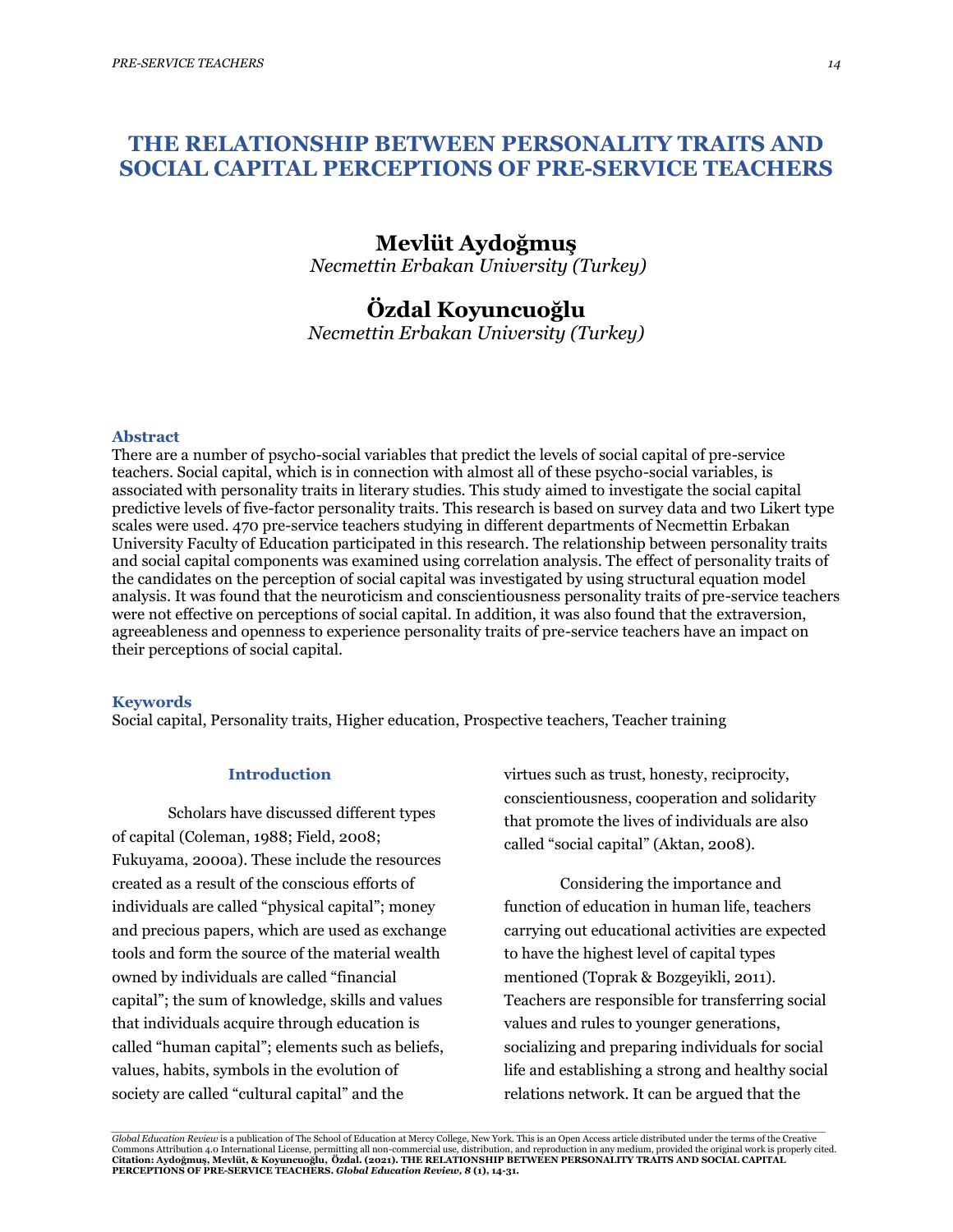teachers undertake a duty that provides social unity in the society. In this regard, it is an indisputable fact that social capital is the most important type of capital for teachers. The efficiency of the education provided by the teacher, who cannot communicate properly with his students, does not feel as a reliable individual in his class, and cannot meet responsibilities and expectations, is open to debate (Toprak & Bozgeyikli, 2011). Therefore, it is revealed that the pre-service teachers should have the qualifications to develop their social capital. Preservice teachers who come to the university with the same human capital accumulation on average graduate with different degrees, indicating that there are different values that affect their success.

It is seen that social capital, in connection with almost all psycho-social variables, are mostly associated with personality traits in theoretical studies (Tkach & Lyubomirsky, 2006; Costa & McCrae, 1992; Nezlek, Schütz, Schröder‐Abé, & Smith, 2011; White, Hendrick, & Hendrick, 2014; Dehne & Schupp, 2007; York & Oliver, 1992; Costa & McCrae, 1992; Schaffer, 2006; Kashdan & Roberts, 2006). Therefore, the current study examines the effects of psychological and social attitudes on the social capital of the pre-service teachers based on the five-factor personality models.

### *Social Capital*

It can be said that social capital is a concept that is used in different disciplines such as economics, sociology and psychology and is supported by many theoretical approaches (Ağcasulu, 2017). When the approaches of different theorists regarding this concept are analyzed, it is seen that social capital is generally defined as the gains from individuals' social relationships and interactions (Eniç, 2018).

The first mention of the importance of the term social capital in social life coincides with the work of Lyda J. Hanifan in 1916 (Putnam, 2000; Woolcock, 1998; Woolcock & Narayan, 2000). While emphasizing the importance of social participation in increasing school performance, Hanifan examined the process of formation of social capital and the benefits of this formation thanks to the leadership of teachers. The work pointed out goodwill, friendship, mutual sympathy and social relationships between each other in meeting the social needs of individuals and in individuals or groups of families (Woolcock, 2000). The concept used by sociologists in the 1950s, theorists of change in the 1960s, and a small number of economists and sociologists in the 1970s, began to be used with its current meaning and content from the 1980s onwards, and it appears to have reached an interdisciplinary use and prevalence in the 1990s (Lee & Law, 2016). Bourdieu, Coleman and Putnam are considered three other important philosophers who contribute to the existing multidisciplinary theories and stand out in the social capital literature. These philosophers approached the concept from different dimensions. But the point that all three authors have in common is that communication networks are important. While Bourdieu (1986) sees social capital as a factor that activates the economic and human capital of individuals in the competition process, Coleman (1988) states that it is a mechanism that facilitates the actions of individuals within the social structure by acting rationally by considering their own interests. Putnam (1993) views association and social activity ideas as the basis of social integration and defines social capital in terms of trust-oriented relationships and groups (Field, 2008). Fukuyama (1995) states that social capital consists of trust, citizenship and network relations. Grootaert and Van Bastelaer (2002,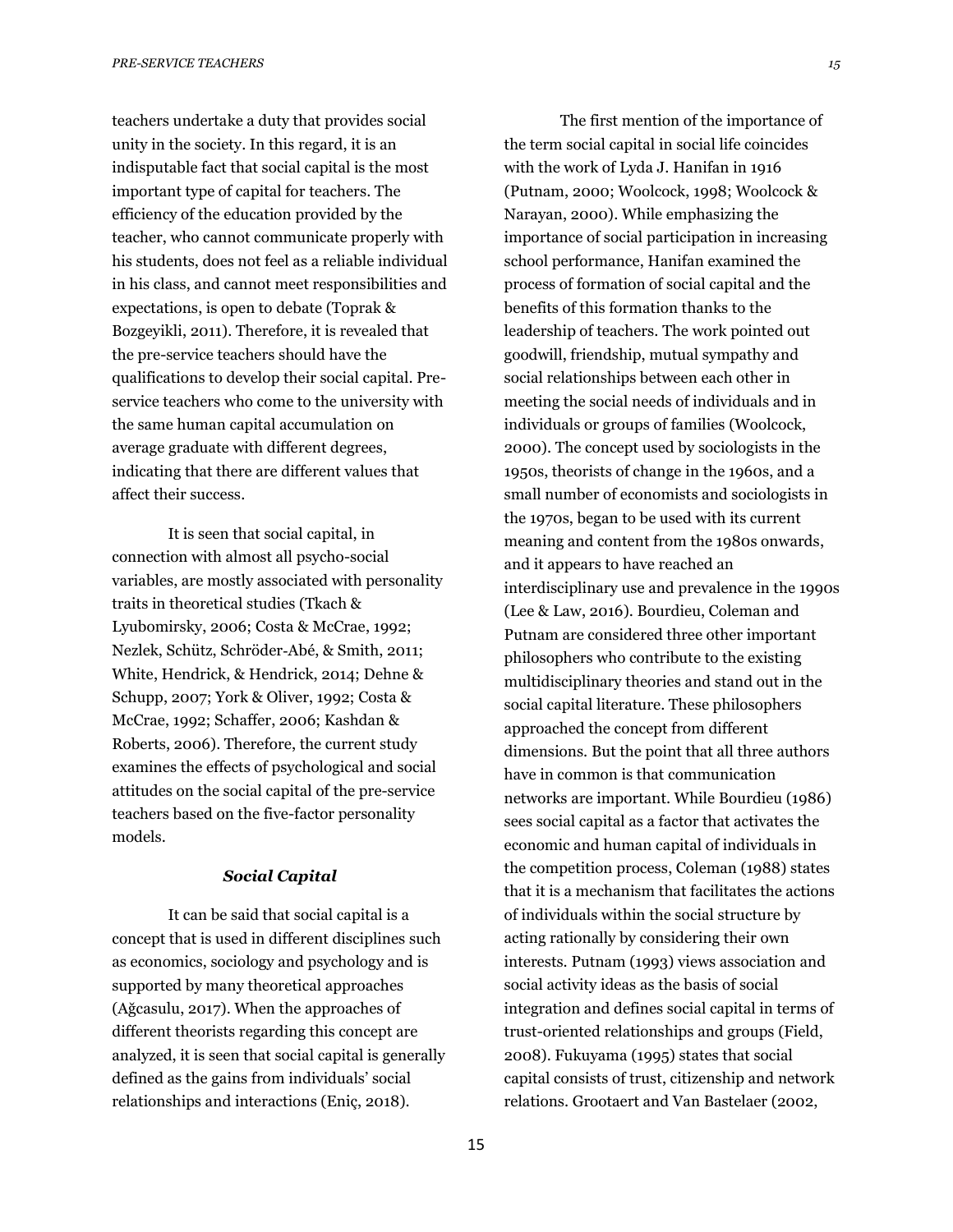p.2) define social capital as "the institutions, relationships, attitudes and values that govern interactions among people and contribute to economic and social development." Coleman (1988), who expanded the concept of Social Capital, defines social capital as a public good, while Dasgupta and Serageldin (1999) state that social capital is not a public good but an individual value. Despite all these different views, the element agreed upon about social capital is that individuals take part in their relationships with their memberships in a social network (Lin, 2001).

Relationship networks, trust, commitment, reciprocity and participation elements were mostly emphasized in studies defining social capital (Coleman, 1988; Fukuyama, 2005; Putnam, 1995; Wolcoock 2001). Later, it is understood that these elements are used as dimensions in the experimental research in the field of education. The World Bank defines social capital elements as being part of a group or a network, trust and solidarity, collective action and cooperation, information and communication, social cohesion, and inclusion and empowerment and political action (Harriss & De Renzio, 1997). Meier (1999) lists elements of social capital as social closeness, communication between families, student-teacher interaction, parents' participation in school. Bullen and Onyx (2000) define dimensions as participation in the local committee, social representation, feelings of trust and security, neighborhood relations, family and friend relationships, tolerance for differences, the value of life and work/school relations. Takakura, Hamabata, Ueji and Kurihara (2014) try to measure the social capital in the school with trust, reciprocity and neighborhood relationships between teacher and student.

In educational institutions, social capital research generally focuses on the effects of social capital on student achievement. For example, Coleman (1988) states that disadvantaged family children reduce educational inequality somewhat thanks to school. Plagens (2011) argues that social capital factors such as facilitating relationships among individuals and developing social relationships affect school performance. Galindo, Sanders and Abel (2017) suggest that social capital is an important resource that serves principals, teachers, students and families. This study and similar studies have revealed that social capital is a valuable asset for educational institutions.

The most important factor that determines the behavior of people in the formation of social capital is individual differences that express different personal characteristics. When it comes to individual differences, people differ in terms of mental and psychological as well as physical characteristics. Systematic identification of these differences is important for the development of individuals and the definition of abilities. Thus, the characteristics underlying individual factors have become comparable and measurable (Somer & Goldberg, 1999).

### *Personality Traits*

Looking at the theoretical and empirical studies conducted to discover the underlying causes of individuals' different behaviors and experiences, it is seen that many definitions about personality have been made (Cloninger, 2009). Although there is not a common consensus, some researchers define personality as a coherent and stereotyped form of dialog in which the person connects with the internal and external environment, distinguishing the person from others (Girgin, 2007). Two of the most accepted theories in classification of personality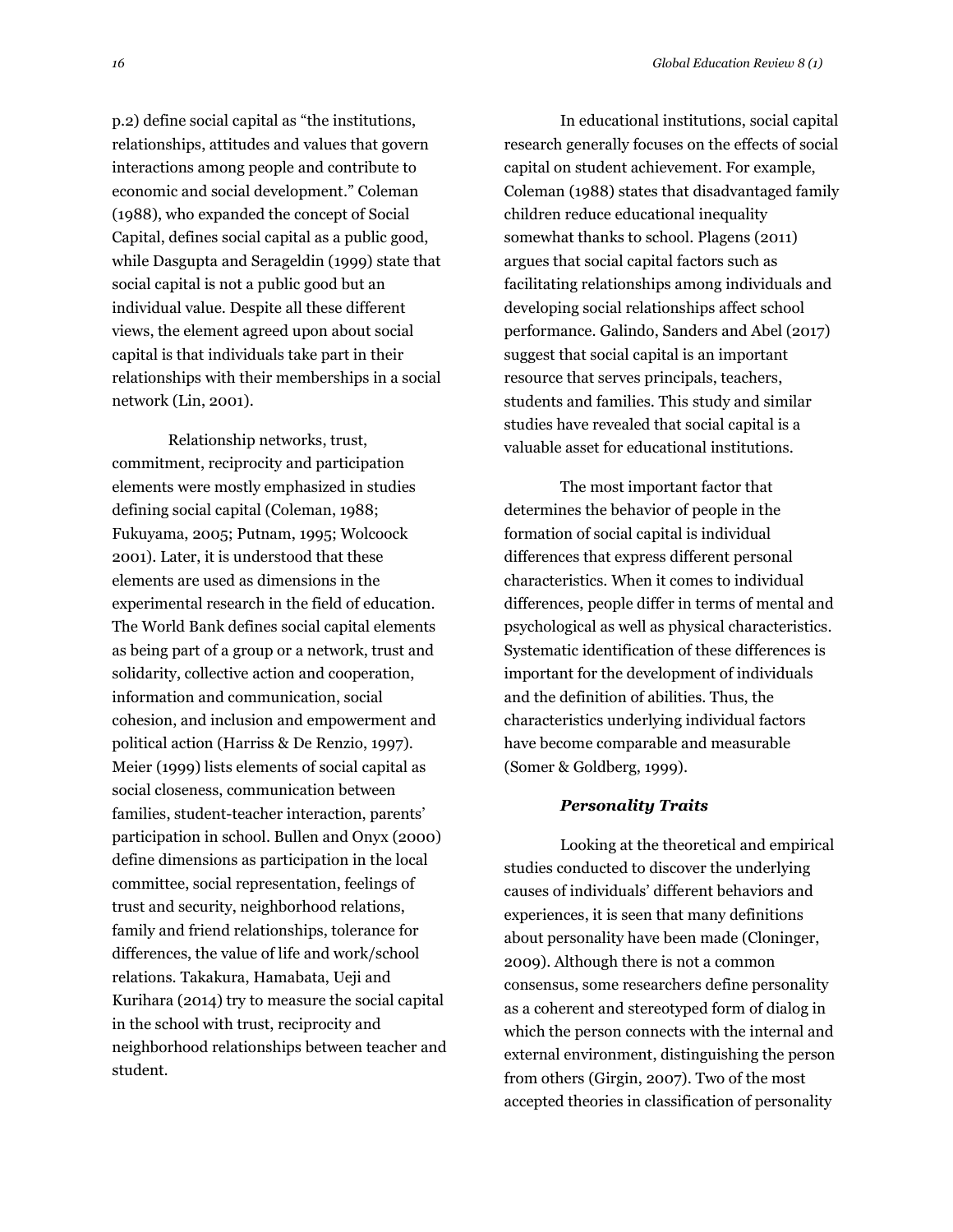today are Psychobiological Personality Theory (Cloninger, 1993) and the Five-Factor Personality Model (McCrae & Costa, 1991). As a result of the literature review, it is seen that the five-factor personality traits inventory is used more widely to determine personality (Somer, 1998; Yelboğa, 2006; Yeni, 2015). The fivefactor personality model emerges from a comprehensive factor analysis of various scales and comprehensive adjective analyzes to define personality (Friedman & Schustack, 1999). The model, also known as Big-5, is accepted as a measurement system developed from the language hypothesis that defines individual differences based on the first theoretical studies on personality psychology (Bakan & Karaaslan, 2017). As a result of the studies, the five-factor personality model was defined as extraversion, agreeableness, conscientiousness, neuroticism, and openness to experience.

## *The Relationship between Social Capital and Personality Traits*

As mentioned above, social capital, which is in connection with almost all of the psycho-social variables, has been studied in relation to personality traits in mostly theoretical studies (Tkach & Lyubomirsky, 2006; Costa & McCrae, 1992; Nezlek et al. 2011; White et al. 2004; Dehne & Schupp, 2007; York & Oliver, 1992; Costa & McCrae, 1992; Schaffer, 2006; Kashdan & Roberts, 2006). The personality theory approach of the five-factor inventory (Big-5) assumes that five basic personality dimensions that require attitudes, motivation and experience and behavioral differences between individuals can be distinguished (Costa & McCrae, 1992; Lang & Lüdtke, 2005). Individuals have a characteristic adaptation feature that directly controls behavior and experience while interacting with the environment, habits, skills, values, perception schemes, etc. that arise in dealing

with the requirements of the environment, but reflect the underlying characteristic trends. For example, extroversion (Tkach & Lyubomirsky, 2006), which is manifested by an optimistic approach to life and having a strong life energy, positively correlates with features such as joy, being energetic, desire, and being friendly (Costa & McCrae, 1992) among the symptoms of positive mood. Research results also show that extroversion has a positive effect on the quality and quantity of social interactions (Nezlek et al., 2011; White et al., 2004). Friendly, collaboration and helpfulness represent the behavior of people with high levels of agreeableness. In contrast, individuals with low level of agreeableness tend to be more self-centered and not to cooperate (Dehne & Schupp, 2007). Personality dimension of agreeableness is seen as a component of social behavior and has been observed as a dependent variable in personal relationships (Costa & McCrae, 1988; Ostendorf, 1990). Research has shown that personal needs, expressive behaviors, and the tendency to over-control impulses are related to the agreeableness dimension (York & Oliver, 1992). The prominent features of the agreeableness dimension are being anxious, angry, depressed, tactlessness, fussy, and not self-confident (Costa & McCrae, 1991). Conscientiousness is defined as the personality being organized, reliable, discreet and thorough. When the conscientiousness dimension of personality is evaluated from an adaptive point of view, it is stated that this dimension includes delaying pleasure, patience in unpleasant tasks, paying attention to details, and acting responsibly and reliably (MacDonald & Holland, 2002). Individuals with these characteristics are likely to be successful in all kinds of tasks in both autonomous and hierarchical structure. The high level of individuals with high level of conscientiousness in the work environment ensures the development of the element of trust, which is the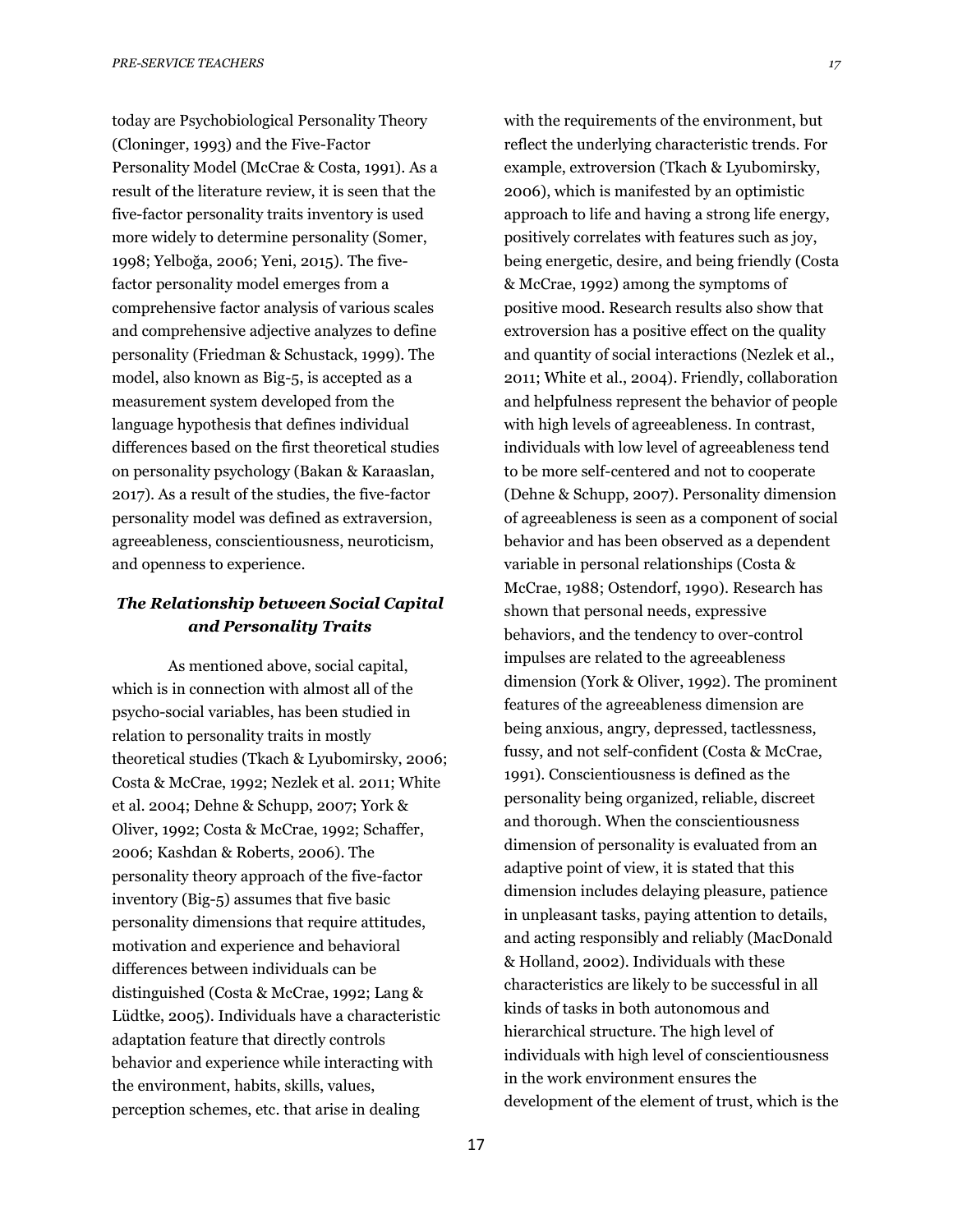most important component of social capital. The perception of the social environment is also included in the effect of the Big Five approach on different attitudes and experiences (Costa & McCrae, 1992). Research has shown that neuroticism has a negative impact on various aspects of social interaction, such as perceived quality in social relationships (Lang et al., 2001; Nezlek et al., 2011) and level of satisfaction with personal relationships (White et al., 2004). Neuroticism dimension refers to the individual's level of anxiety and emotional stability. Individuals who are able to cope with stress and emotionally stable feel more satisfied with their life by being less affected when unpleasant and unexpected things happen (Schaffer, 2006). The openness to experience dimension refers to the individual's tolerance and emotional openness to both his own emotions and others' emotions (Costa & McCrae, 1995). Tolerance and emotional openness are prerequisites for the quality of social relationships (Kashdan & Roberts, 2006).

#### *The Aim of Research*

The main purpose of the study is to examine the effects of teacher candidates' personality traits on the formation of social capital based on the five-factor personality model. The hypotheses created in accordance with the purpose of the research are given below.

### *Hypotheses*

H1: Extroversion has a significant effect on the perception of social capital.

H2: Neuroticism has a significant effect on the perception of social capital.

H3: Agreeableness has a significant impact on the perception of social capital.

H4: Conscientiousness has a significant effect on the perception of social capital.

H5: Openness to experience has a significant effect on the perception of social capital.

### **Method**

#### *Population*

The research was carried out with 470 pre-service teachers studying at the Faculty of Education at Necmettin Erbakan University. 76.8% (n=361) of the participants are female and 23.2% (n=109) are male. 33.6% (n=158) of the participants are first year, 27.7% (n=130) are second year, 22.3% (n=105) are third year and 16.4% (n=77) the fourth-year students. Individuals in the study group are students of Elementary Mathematics Education by 12.8% (n=60), Turkish Language and Literature by 7.4% (n=35), English Language Teaching by 19.1% (n=90), Physical Education by 10.9%  $(n=51)$ , History by 7.9%  $(n=37)$ , Guidance and Psychological Counseling by 16% (n=75), Geography by 6%, 4 (n=30) and Primary School Education by  $19.6\%$  (n=92).

### *Data collection*

The research was carried out in the second semester of the 2019-2020 academic year, after obtaining the necessary permissions. Data was obtained by applying online questionnaires to pre-service teacher. A brief explanation about the purpose of the research was added to the form. Pre-service teachers were informed that the participation in the survey was voluntary. The questionnaire took an average of 10 minutes.

#### *Measuring Tools*

Social Capital Scale: The Social Capital Scale developed by Onxy and Bullen (2000) and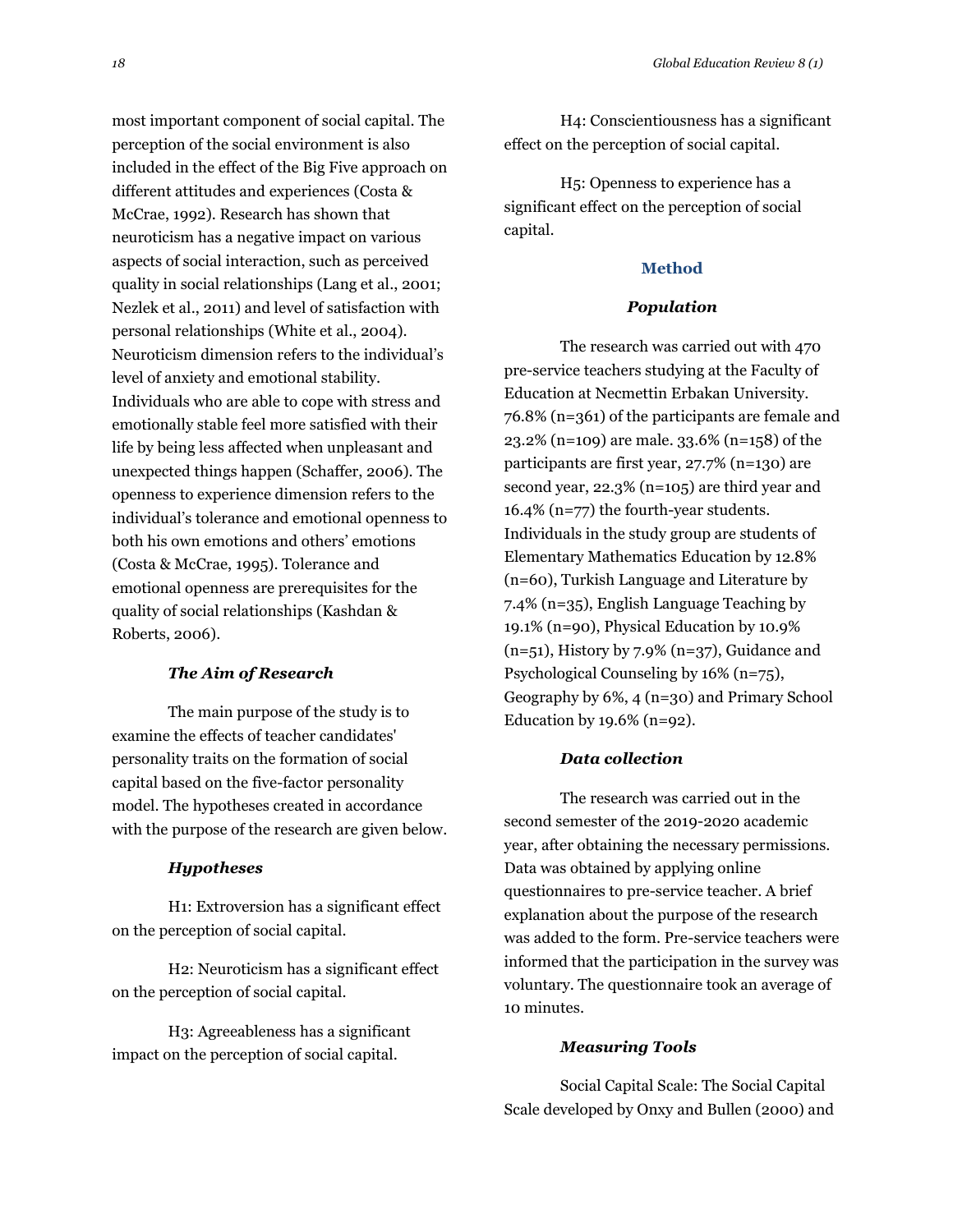adapted to Turkish by Ardahan (2012) was used to determine the social capital perceptions of pre-service teachers. The scale is based on selfreport and consists of 28 items. The scale has 9 dimensions which are participation in local committee, neighborhood relation, sense of belonging, tolerance for differences, Nongovernmental Organization (NGO) Membership, trust in people, safe environment, initiative in social issues and social representation. The statements in the scale are definitely rated as absolutely yes (4), often yes (3), often no (2) and absolutely no (1). High scores obtained from the scale indicate that the perception of social capital is high.

The validity of the Turkish form of the scale was examined by exploratory factor analysis. The factor loading of the scale items ranged from 0.58 to 0.89. The alpha coefficient calculated for the overall scale was 0.71 (Ardahan, 2012). In this study, confirmatory factor analysis was applied to test the structural validity of the Social Capital Scale. Whether the measurement tool maintains its 9-factor structure was investigated by factor analysis. The 9-factor scale model is well compatible with the data obtained from pre-service teachers (X2/df=1.95; GFI=0.98; AGFI=0.97; CFI=0.97; RMSEA=0.04; SRMR=0.03) according to the obtained values (Carmines & McIver, 1981; Browne & Cudeck, 1993; McDonald & Marsh, 1990; Tanaka & Huba, 1985; Jöreskog & Sörbom, 1984). The Cronbach alpha coefficients calculated for the dimensions of the measuring tool was between 0.65 and 0.75.

*Five Factor Personality Traits Inventory: Five Factor Personality Traits Inventory*, which was developed by John, Donahue and Kentle (1991) and the validity and reliability study of the Turkish form was conducted by Parlak (2018), was used to examine the traits of pre-service teachers. The

scale, which consists of 44 items, includes extraversion, neuroticism, agreeableness, conscientiousness and openness to experience dimensions. The statements in the scale are evaluated by scoring absolutely agree (5), agree (4), partially agree (3), disagree (2) and absolutely disagree (1). High scores from the dimensions of the scale indicate that personality traits such as extraversion, neuroticism, agreeableness, conscientiousness and openness are dominant.

Confirmatory factor analysis was used to test the construct validity of the five-factor personality inventory. Whether the inventory preserves its 5-factor structure or not was investigated by factor analysis. The 5-factor scale model is well compatible with the data obtained from pre-service teachers (X2/df=2.22; GFI=0.99; AGFI=0.97; CFI=0.99; RMSEA=0.05; SRMR=0.04) according to the calculated fit values (Carmines & McIver, 1981; Browne & Cudeck, 1993; McDonald & Marsh, 1990; Tanaka & Huba, 1985; Jöreskog & Sörbom, 1984). Cronbach alpha coefficients for extraversion, neuroticism, agreeableness, conscientiousness and openness factors were as 0.78, 0.75, 0.69, 0.72, 0.78, respectively.

#### *Data Analysis*

Within the scope of the research, Pearson correlation coefficients were calculated to examine the relationships between personality traits and social capital. Structural equation model analysis was used to determine the effect of personality traits on entrepreneurial components. The skewness and kurtosis coefficients are based on to determine the distribution of the data. The fact that skewness values are within  $\pm 3$  and kurtosis values within ±10 indicate that the data have normal distribution (Kline, 2011). The skewness and kurtosis coefficients calculated for personality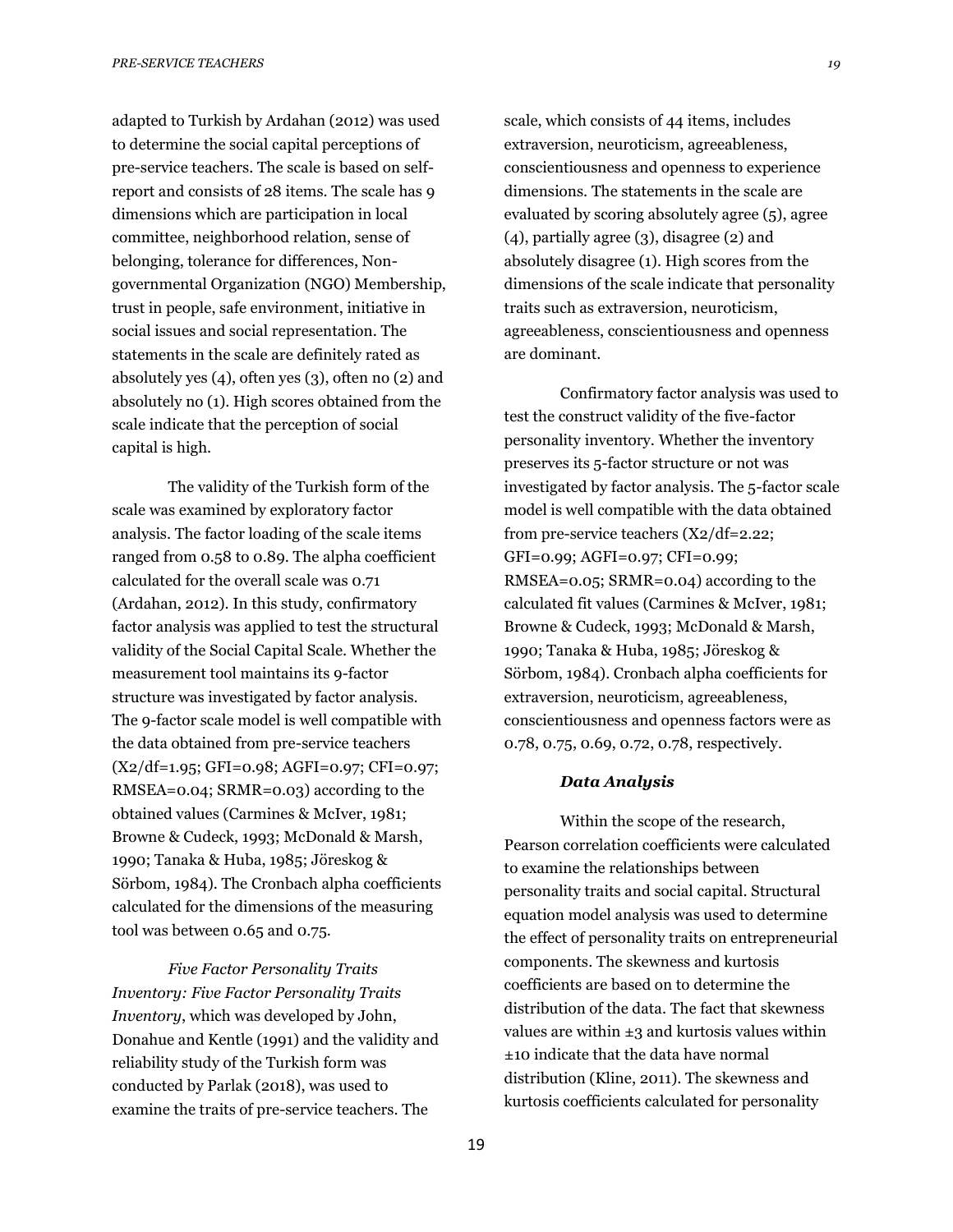traits and social capital scores were within the specified range (-0.68 <Skewness<0.67; -0.32 <kurtosis<0.86). In order to determine multivariate extreme values, whether Cook distance values are less than 1 (Field, 2009) can be investigated. It was understood that multivariate extreme values were not included in the data set (Cook distance <1). VIF (variance inflation factor) value was calculated to determine whether there are multiple connection problems between the independent variables. VIF≥10 indicates that there is a multicollinearity problem between variables (Hair et al., 1995). The values obtained (1.15 <VIF <1.43) showed that there were no multicollinearity problem between the variables. Data were analyzed using SPSS and AMOS statistical software.

#### **Findings**

Pearson Correlation analysis was used to examine the relationships between pre-service teachers' personality traits and social capital factors. In the next step, the effect of personality traits on social capital was tested by structural equation model analysis (see **Table 1**).

When we examine the table, it is seen that there are low and moderate positive relationships between extraversion and participation in the local committee (r=0.2268; p<0.01), NGO membership (r=0.120; p<0.01), taking initiative on social issues (r=0.177; p<0.01), sense of social trust (r=0.294; p<0.01), sense of local security (r=0,139; p<0,01), neighborhood relations (r=0,329; p<0,01), social representation ( $r=0,203$ ;  $p<0,01$ ), tolerance for differences ( $r=0,120$ ;  $p<0,01$ ) and sense of belonging ( $r=0.377$ ;  $p<0.01$ ).

It is understood that there are low and negative relationships between neuroticism and taking initiative on social issues (r=-0.117;

p<0.05), sense of social trust (r=-0.169; p<0.01), local sense of security ( $r=-0,111; p<0.05$ ), neighborhood relationships (r=-0,112; p<0.05) and sense of belonging ( $r=-0.278$ ;  $p<0.01$ ).

There are low and moderate positive relationships between agreeableness and participation in the local committee (r=0.124; p<0.01), taking initiative on social issues  $(r=0.273; p<0.01)$ , sense of social trust  $(r=0.171;$ p<0.01), sense of local security ( r=0,146; p<0,01), neighborhood relations (r=0,295; p<0,01), social representation (r=0,160; p<0,01), tolerance for differences (r=0,187; p<0, 01) and sense of belonging ( $r=0,293$ ;  $p<0,01$ ).

There are low and positive relationships between conscientiousness and participation in taking initiative on social issues (r=0.229; p<0.01), sense of local security (r=0,095; p<0,05), neighborhood relations (r=0,250; p<0,01), social representation (r=0,119; p<0,01), tolerance for differences  $(r=0.093; p<0.05)$  and sense of belonging  $(r=0,173; p<0,01)$ .

There are low and positive relations between openness and participation in the local committee ( $r=0,249; p<0,01$ ), NGO membership (r=0.116; p<0.05), taking initiative on social issues (r=0.162; p<0.01), neighborhood relations ( $r=0,196$ ;  $p<0,01$ ), social representation (r=0,236; p<0,01), tolerance for differences ( $r=0,181$ ;  $p<0$ , 01) and sense of belonging  $(r=0,196; p<0,01)$ .

Structural equation model analysis was applied to test the hypotheses of the research. Social capital is included in the model under test as an endogenous variable. Social capital represents the structure consisting of participation in the local committee, NGO membership, taking initiative in social issues, sense of social trust, sense of local security, neighborhood relations, social representation,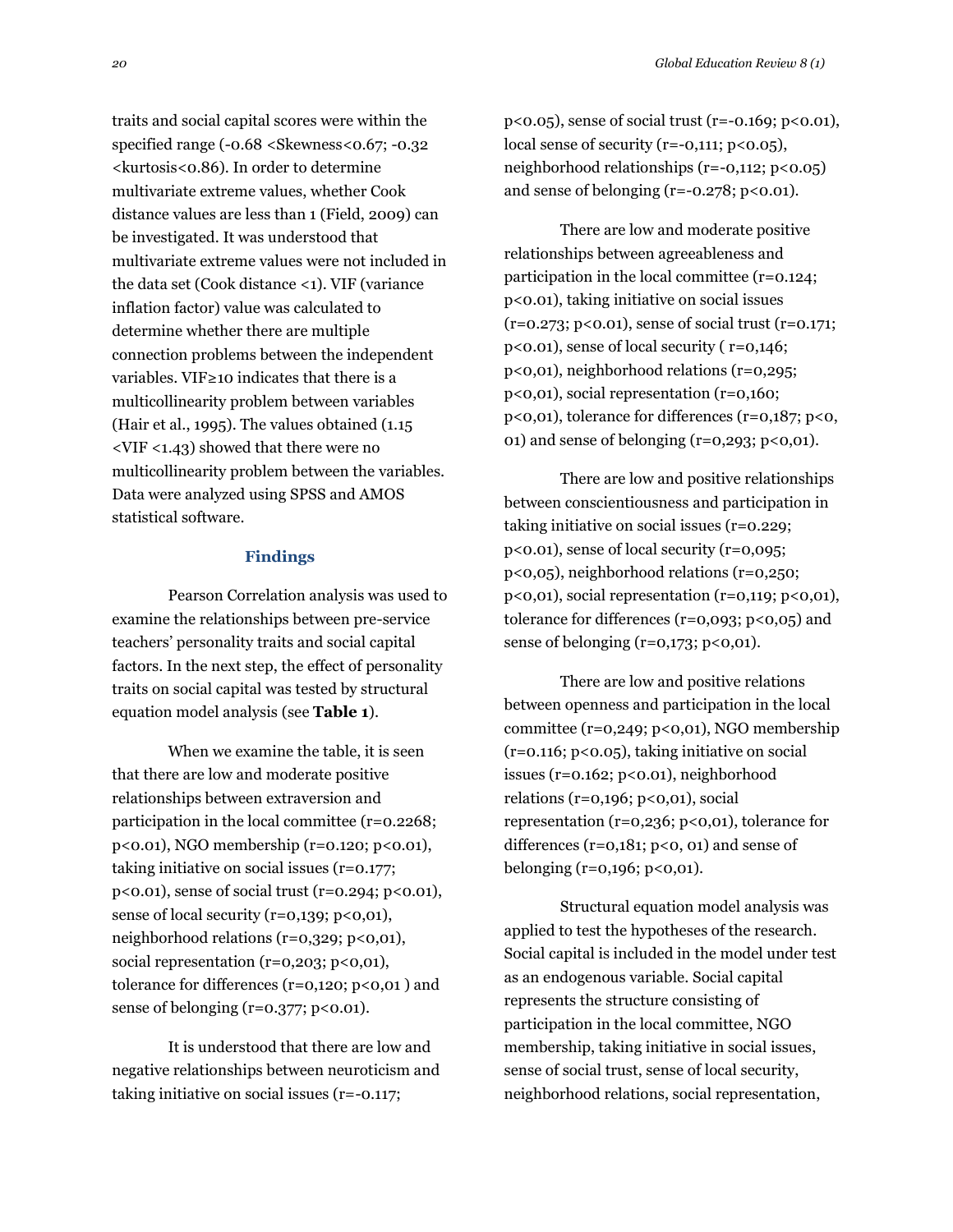tolerance for differences and sense of belonging. Extraversion, neuroticism, agreeableness, conscientiousness and openness are exogenous variables in the model. In order to observe the effect of personality traits on social capital one by one and simply, personality traits are added to the model as the observed variable. The structural equation model tested is shown in **Figure 1**. In order to obtain better fit values, the modification index values were examined and the correlations between the errors of some observations were released.

The fit values  $(X2/df=2.64; GFI=0.95;$ AGFI=0.92; CFI=0.91; RMSEA=0.06; SRMR=0.05; PClose=0.08) of the structural equality model tested to determine the effects of pre-service teachers' personality traits on their perceptions of social capital indicated that the model and data were in good agreement (Carmines & McIver, 1981; Browne & Cudeck, 1993; McDonald & Marsh, 1990; Tanaka & Huba, 1985; Jöreskog & Sörbom, 1984). The path coefficients and significance levels shown in the model are given in **Table 2**.

It is understood that extraversion positively affects social capital in the model ( $\beta$ =0.36; t=5.36; p<0.01). Neuroticism has a negative and insignificant effect on social capital (β=-0.07; t=-1.31; p>0.05). Agreeableness positively affects social capital (β=0.23; t=3.74; p<0.01). Conscientiousness has a positive and insignificant effect on social capital (β=0.01; t=0.09; p>0.05). Openness positively affects social capital (β=0.12; t=2.13; p<0.05). When standardized beta coefficients are taken into consideration, it could be argued that extraversion, agreeableness and openness are more effective on social capital, respectively. Personality traits explain 35% of the change in social capital. According to the results obtained, H1, H3 and H5 hypotheses were accepted and H2 and H4 hypotheses were rejected.

### **Conclusion, Discussion & Suggestions**

In this study, an applied research was carried out on 470 pre-service teachers studying in departments of Elementary Mathematics Education, Turkish Language and Literature, English Language Teaching, Physical Education, History, Guidance and Psychological Counseling, Geography and Primary School Education. Relationships between personality traits and social capital components were examined with correlation analysis. The effects of pre-service teachers' personal traits on their perception of social capital were investigated with the structural equation model analysis. It was found that the neuroticism and conscientiousness personality traits of preservice teachers were not effective on perceptions of social capital. However, it was found that the extraversion, agreeableness and openness personality traits of pre-service teachers were effective on their perceptions of social capital.

Considering the bilateral relations examined between the variables within the scope of the research, it was found that the extraversion personality trait has positive correlations with the perception of social capital components (participation in the local committee, NGO membership, taking initiative on social issues, sense of social trust, sense of local security, social representation, tolerance for differences and sense of belonging). When other personality traits were taken under control, it was seen that extraversion had a positive effect on social capital. When the characteristics of extraverted individuals are examined, it is expected that these individuals have a high tendency to exhibit attitudes and behaviors related to social capital. Extraverted individuals are talkative, social, loving and active individuals. Social interaction is a need for these individuals (Barrick & Mount, 1991). Hogan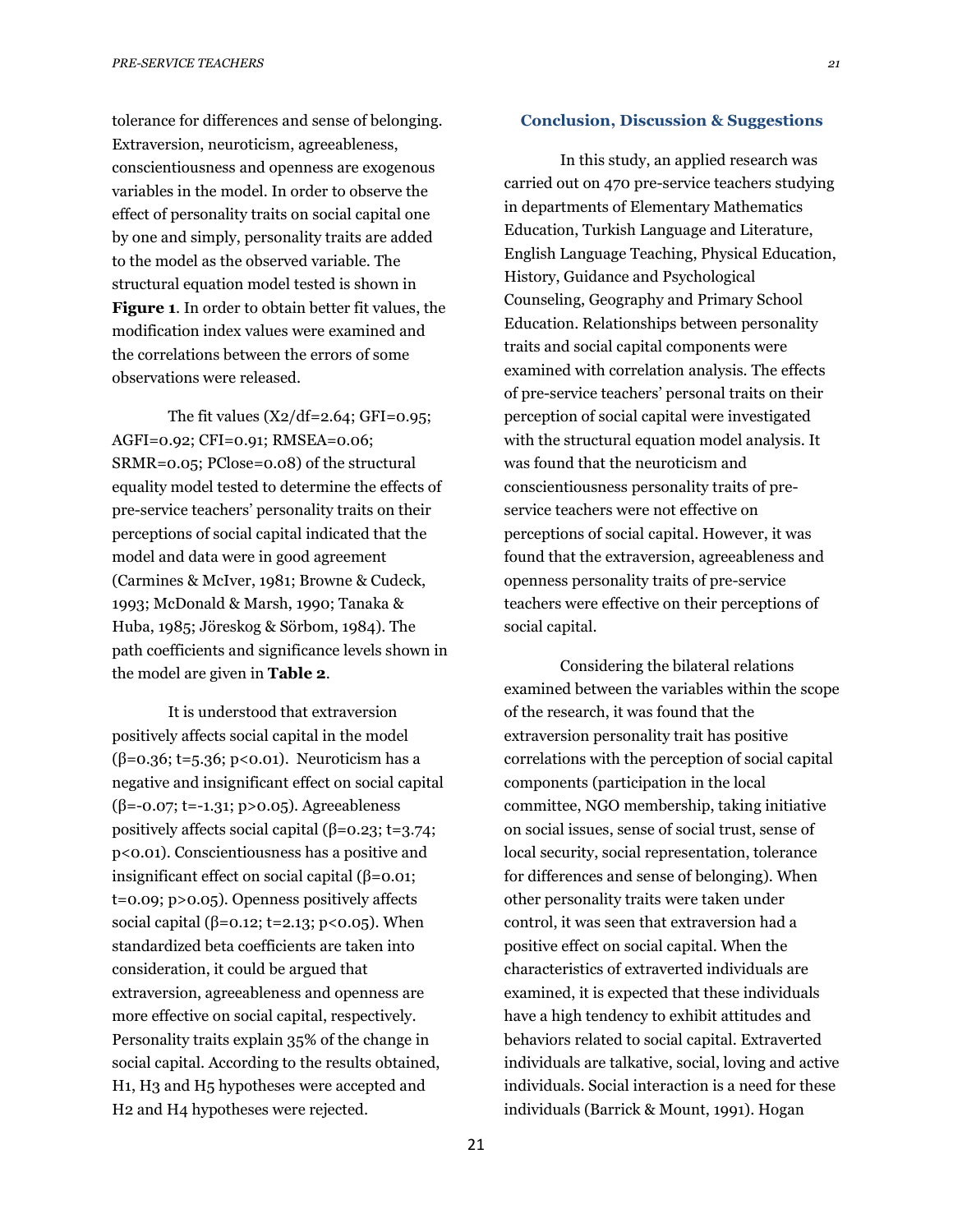(1986) states that extroversion has two basic components such as desire and socialization. The desire component represents initiative and assertiveness, while the socialization component represents assertiveness and effectiveness. It was found that teams consisting of extravert personality traits dominant individuals had higher ability to work together (Barrick et al., 1998). The fact that group members are composed of average extravert individuals is extremely important for increasing group performance to the desired level (Barry & Stewart 1997). Thus, individuals with extraverted personality are very important both for the integrity of groups and teams, and for the development and enrichment of social capital in society. The fact that these individuals are social, loving and active can make it easier for them to develop healthy neighborhood relationships, take part in social responsibility projects and create an environment of trust in their immediate surroundings. In this way, they can contribute more to the formation of social capital.

In this study, generally negative relationships were observed between neuroticism personality trait and social capital components. It was seen that neuroticism was not effective on the perception of social capital, when other personality traits were taken under control. Anxious, angry, introverted, worried and insecure features are common features of neurotic personality trait dominant individuals (John, 1989; McCrae & Costa, 1985). These people have a tendency to react excessively and have difficulty returning to normal (Noller, Law, & Comrey, 1987). It is very difficult for these individuals to develop social relations and to act in relation to social capital. One of the main elements of social capital is trust (Fukuyama, 2000b). The individual needs to trust his immediate environment and people in order for

social capital to be formed. Individuals with dominant neurotic personality feature have difficulties in creating a sense of trust (Barrick & Mount, 1991). In this regard, it is possible to argue that these individuals are unlikely to develop attitudes and behaviors related to social capital. The results obtained in this research are in line with the theoretical explanations.

Another result obtained in the research is that there are positive correlations between agreeableness and social capital components. It was found that the compliance personality trait positively affects social capital when other personality traits are taken under control. Agreeableness personality trait dominant individuals are known as benevolent, friendly and honest individuals in their environment (Conley, 1985; John, 1989; Digman & Takemoto-Chock, 1981; McCrae & Costa, 1985). Being flexible, reliable, forgiving and soft-hearted has been associated with agreeableness personality traits (Barrick & Mount, 1991). Thus, these individuals do not have difficulty in developing social relations. Since the agreeableness personality trait requires being friendly, flexible and forgiving, the level of tolerance for differences and neighborhood relations may be better than normal individuals. Also, since these individuals are honest and helpful, they can be more successful in taking initiatives on social issues and gaining people's trust. Therefore, individuals whose agreeableness personality traits are dominant are more likely to develop attitudes and behaviors related to social capital. The results obtained in this research support the theoretical explanations.

A high level of neuroticism or a low level of adaptation does not mean that teachers will fail in their job. Being successful in lecturing depends on knowledge, experience and talent. However, it cannot be said that the attitude or reaction of the environment is not important in a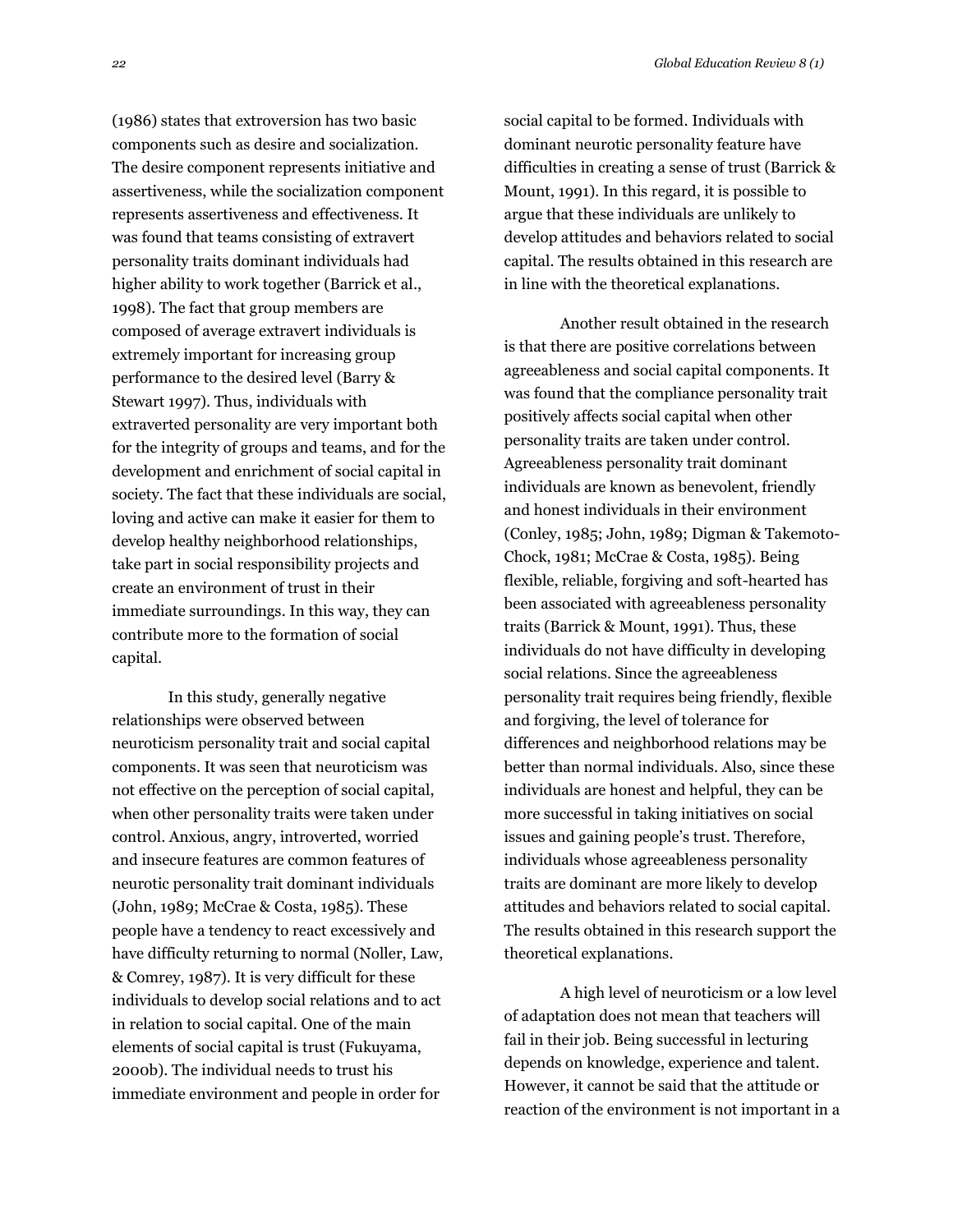teacher's success. Being more harmonious at a certain level will cause the person to maintain harmonious relationships with his environment and to produce productive works related to this. Harmonious relationships will help the individual manage their time and stress more efficiently. Thanks to less stress and an efficient and effective time management, the person will be able to use his time in useful works with his immediate environment. In addition, it can be said that the more harmonious teacher, the more communication he will be with both his colleagues and students. This will be useful for developing new ideas and solving problems. If the person is overly compatible, it will mean that the people around him will always say "yes" to their demands. This will mean using the scarce time for others. It is unthinkable for a teacher who does not have time to be successful.

Another result of the research is that there are positive relationships between conscientiousness and social capital components. However, when other personality traits are taken under control, it was found that the personality of conscientiousness does not affect social capital. Conscientiousness' personality traits require being responsible, systematic, controlled, and following the rules and norms (Botwin & Buss, 1989; Hogan, 1983; Noller et al., 1987). Conscientiousness' personality traits have been expressed that dominant individuals are hardworking, successoriented and determined (Krug & Johns, 1986; Lei & Skinner, 1982; Peabody & Goldberg, 1989). According to these explanations, individuals whose conscientiousness personality is dominant can be expected to contribute to social capital by taking initiative in social issues, participating in local projects and taking part in non-governmental organizations. However, the results obtained in this research did not support theoretical explanations. It was revealed in this

research that the conscientiousness personality trait was not effective on social capital when the other personality traits of pre-service teachers were taken under control. This can be explained by the prevalence of other personality traits of pre-service teacher.

Positive relationships were identified between the openness personality trait and social capital components. When other personality traits were taken under control, openness was observed to have an impact on the perception of social capital. Openness personality trait requires being able to think creatively and analytically (Digman, 1990; Hakel, 1974). Individuals with openness personality traits are more sensitive and broadminded than normal individuals (Barrick & Mount, 1991; John, 1989; McCrae & Costa, 1985). This can enable these individuals to take more initiative on social issues, engage in social representative activities, and contribute to social capital by being open to different cultures and lifestyles. The results obtained in this research are in line with the theoretical explanations.

Basendowski (2016) and Hoenig (2019) state that social capital, that is, the resources actors use through access to social networks and the norms and values reinforced in these networks, is one of the foundations of a successful education career. "Effective norms" in the sense of norms in a society that encourage and reward academic achievement - can be viewed as an effective form of social capital (Coleman 1995, 403).

The Council of the European Union (2014) underlines that cultural heritage plays an important role in the creation and strengthening of social capital. Because social capital provides some opportunities and opportunities in the development of knowledge, skills, competencies, creativity and innovation. In addition, the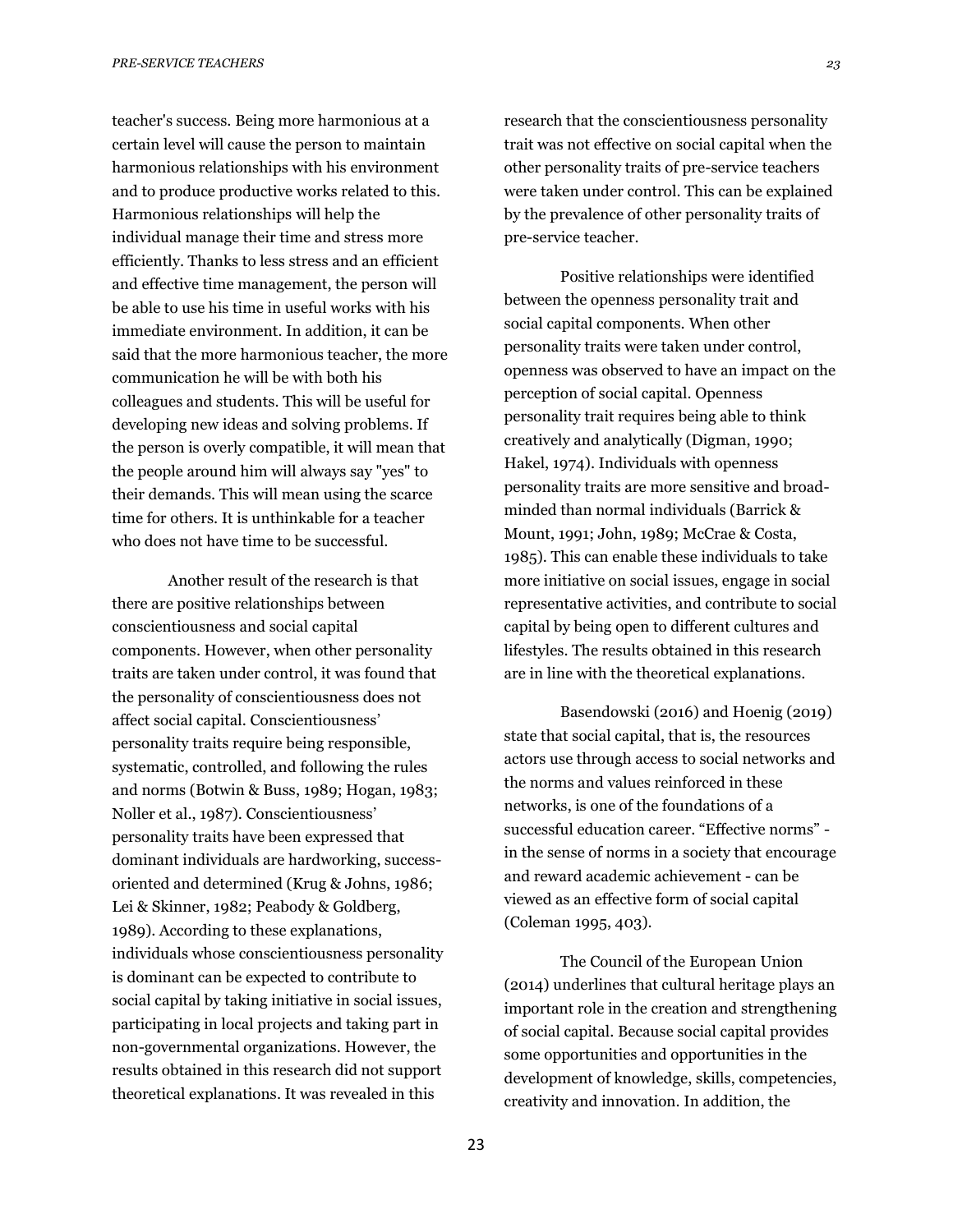Council of the European Union sees social capital as an effective teaching tool for formal, non-formal and informal education and lifelong learning.

The concept of social capital is also examined within the framework of the network approach (Haug, 2013). Coleman (1988) chose the school type as an indicator of closeness to the network in his study. It presumes that there are closer relationships between parents and teachers in private and especially Catholic schools, and that children and young people are in the close network of the religious community, representing a social capital for all involved. Uslaner (1995, 1996) measures social solidarity by being married or talking to neighbors (Uslaner 1995) and being a member of a trade union (Uslaner 1996). Inclusion in an ethnic community can also represent social capital (Zhou & Bankston 1994). Bourdieu (1992) assumes that what constitutes social capital is high status, high degree of integration, and belonging to a family network with close emotional ties.

Young people from disadvantaged neighborhoods face a range of obstacles to exercising their right to education and problems in developing their educational potential (Council of Europe, 2016). This barrier can range from lack of access to educational institutions to poor quality education and school failure. Teacher training programs can be adapted to the challenges of working with young people from disadvantaged neighborhoods by adding new approaches (e.g. intercultural, equality and mediation) and developing partnerships between professionals to help young people living in poor neighborhoods achieve their education rights, and work closely with neighborhood youth and related education programs. In addition, new subject contents such as social problems, concerns and concerns

of young people, social identity can be added to teacher training programs.

Does individual social capital also play a role in the chance to enter the labor market? It can be said that there is little research on the relationship between young people with social capital and the transition to a successful job and how this affects the progress of their careers and whether there are job-specific aspects of social capital. For this reason, firstly, theoretical models can be developed that explain how social capital exerts its influence depending on the different characteristics of educational professions (e.g. type of education, diploma or certificates, professional prestige) and which of these are particularly relevant.

#### *Suggestions and Limitations*

In this study, it was found that the extroversion, agreeableness and openness personality traits of pre-service teachers were more related to their perceptions of social capital. Supporting pre-service teachers' extraversion, agreeableness and openness personality traits can facilitate their attitude and behavior towards social capital. In this way, it can be ensured that pre-service teachers contribute more to the enrichment of social capital in society. In this research, data were obtained by using questionnaire based on selfreport. The results can be compared by using different data collection methods in future research. The cross-sectional data collection approach used in this study only provides an understanding of complex relationships at a certain time. Longitudinal studies can be conducted to track the relationships between pre-service teachers' personality traits and their perceptions of social capital. This type of research will help pre-service teachers to observe and better understand personality traits and perceptions of social capital for a longer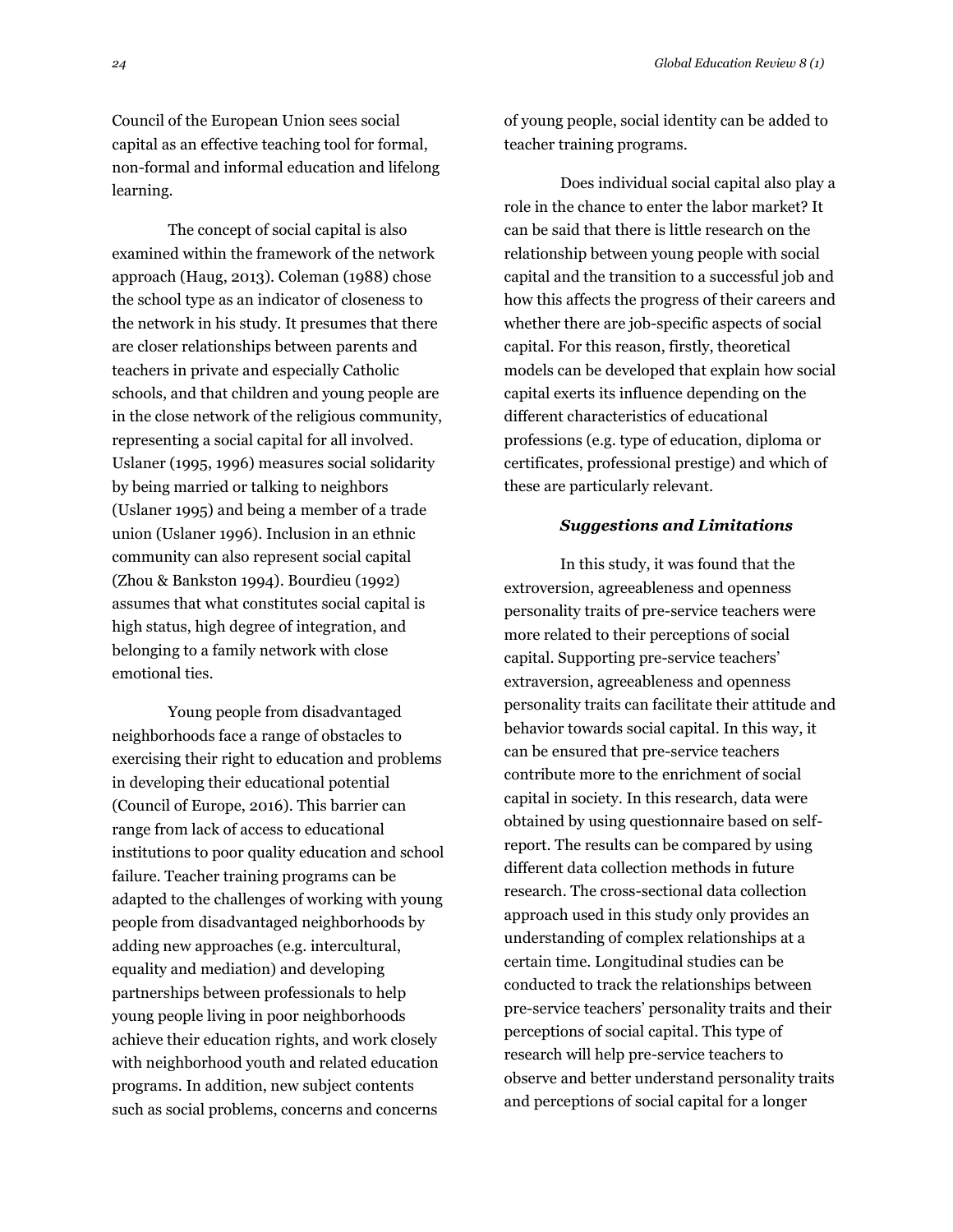period of time. It will also be interesting to see if teachers with certain personality traits have social capital. For future studies, follow-up studies that determine the relationship between the results of this study and the actions of teachers in their careers can be recommended. Finally, in future research, factors that may affect the relationship between pre-service teachers' personality traits and perceptions of social capital can be examined with moderator analysis.

## **References**

Ağcasulu, H. (2017). Sosyal sermaye kuramı ve temel bakış açılarının karşılaştırılması [Comparison of social capital theory and basic perspectives]. *Süleyman Demirel Üniversitesi Vizyoner Dergisi*, 8(17), 114-129.

Ardahan, F. (2012). Sosyal sermaye ölçeği geçerlilik, güvenirlilik çalışması [Social capital scale validity and reliability study]. *Uluslararası İnsan Bilimleri Dergisi*, 9(2), 773- 789.

Bakan, U., & Karaaslan, İ. A. (2017). Bireysel farkliliklarin sosyal sermaye oluşumuna etkisi: Facebook ve linkedin kullanıcıları üzerine karşılaştırmalı bir analiz [The effect of individual differences on social capital formation: A comparative analysis on Facebook and LinkedIn users]. *Intermediak International e-Journal*, 4(6), 77-94.

Balcı, E. (1991). *Öğretmenlerin rolleri* [Teachers' roles]. Ankara: Eğitim Sosyolojisi.

Barrick, M. R., & Mount, M. K. (1991). The big five personality dimensions and job performance: A meta-analysis. *Personnel psychology*, 44(1), 1-26.

Barrick, M. R., Stewart, G. L., Neubert, M. J., & Mount, M. K. (1998). Relating member ability and personality to work-team processes

and team effectiveness. *Journal of Applied Psychology*, 83(3), 377-391.

Barry, B., & Stewart, G. L. (1997). Composition, process, and performance in self managed groups: The role of personality. *Journal of Applied Psychology*, 82(1), 62-78.

Basendowski, S. (2016). *Das soziale kapital auf dem prüfstand - Eine empirische annäherung an soziale heterogenität in einer inklusiven sekundarstufe*. Waxmann Verlag GmbH.

Bourdieu, P. (1986). The forms of capital. In I. Szeman, & T. Kaposy (Eds.) (2010), *Cultural Theory: An Anthology* (pp. 81-93), Sussex: Wiley-Blackwell.

Browne, M. W., & Cudeck, R. (1993). Alternative ways of assessing model fit. In K. A. Bollen, & J. S. Long (Eds.), *Testing structural equation models* (pp. 136-162). Newbury Park, CA: Sage.

Bourdieu, P. (1992). *Die feinen unterschiede* (5. Aufl.). Frankfurt: Suhrkamp.

Carmines, E. G., & McIver, J. P. (1981). Analyzing models with unobserved variables: Analysis of covariance structures. In G. W. Bohrnstedt, & E. F. Borgatta (Eds.), *Social Measurement: Current Issues* (pp. 65-115). Beverly Hills: Sage Publications, Inc.

Cloninger, C. R. (1993). A psychobiological model of temperament and character. *Archives of General Psychiatry*, 50(12), 975-990.

Cloninger, S. (2009). Conceptual issues in personality psychology. In P. J. Corr, & G. Matthews (Eds.), *The cambridge handbook of personality psychology* (pp. 3-26). Cambridge: Cambridge University Press.

Coleman, J. S. (1988). Social capital in the creation of human capital. *American Journal of Sociology*, 94, 95-120.

Coleman, J. S. (1995). *Grundlagen der sozialtheorie. Band 1: Handlungen und handlungssysteme*. München: Oldenburg.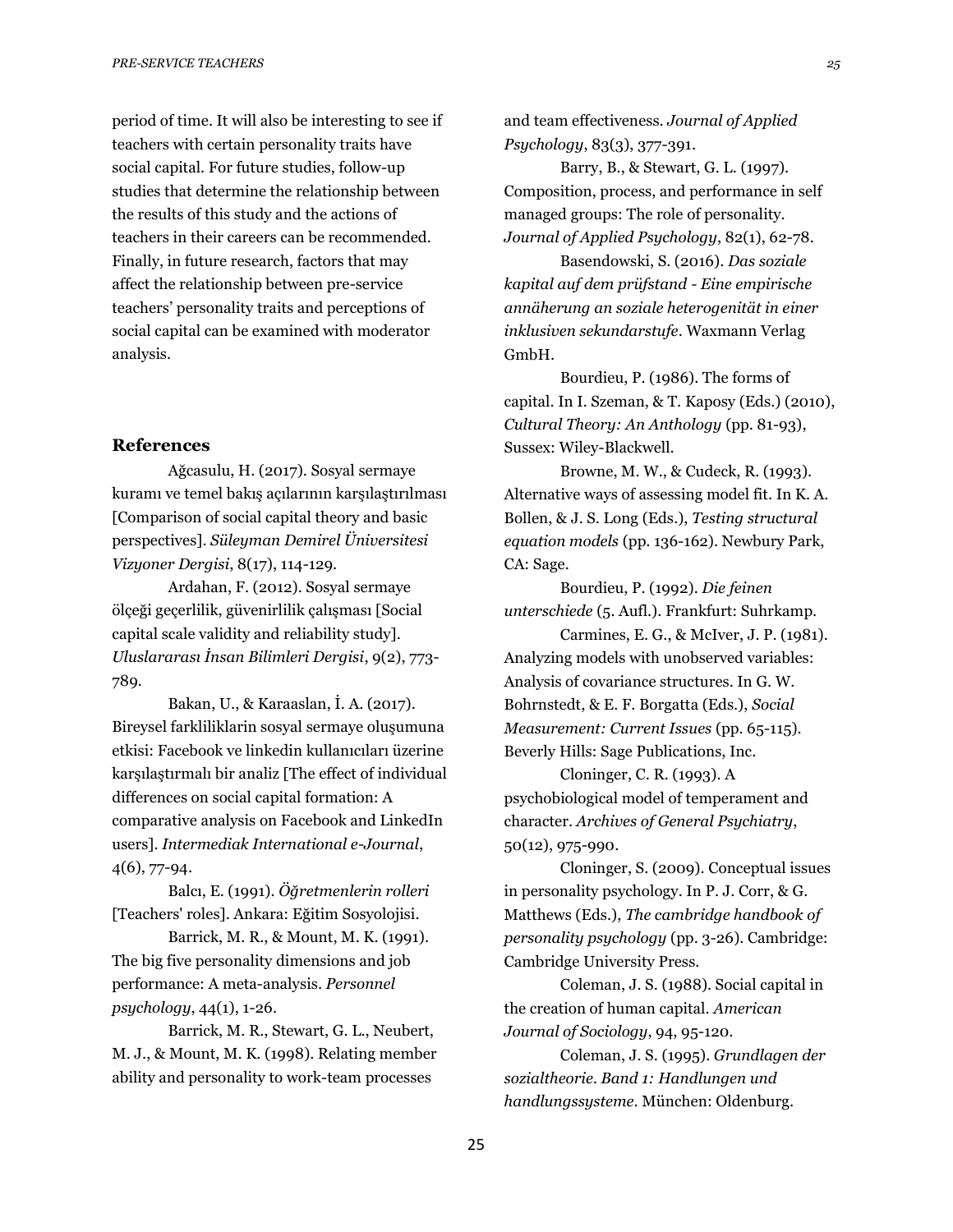Conley, J. J. (1985). Longitudinal stability of personality traits: A multitraitmultimethod-multioccasion analysis. *Journal of Personality & Social Psychology*, 49(5), 1266- 1282.

Costa, P. T., & McCrae, R. R. (1992). *Revised NEO Personality Inventory (NEO PI-R) and NEO Five-Factor Inventory (NEO-FFI).* Odessa : Psychological Assessment Resources.

Costa, P. T., Jr., & McCrae, R. R. (1995). Domains and facets: hierarchical personality assessment using the revised NEO Personality Inventory. *J Pers Assess*, 64(1), 21–50.

Costa, P. T., Jr., & McCrae R. R. (1998). From catalog to classifi cation: Murray's needs and the Five-Factor Model. *Personality and Social Psychology*, 55(2), 258–265.

Coşkun, C. A., & Çoban, H. (2008). Ekonomik refaha ulaşmanın ötesinde sağlıklı ve güçlü bir toplum oluşturmanın altyapısı: Sosyal sermaye [The infrastructure for building a healthy and strong society beyond achieving economic prosperity: Social capital]. *Pazarlama ve İletişim Kültürü Dergisi*, 7(26), 1-13.

Çelikten, M., Şanal, M., & Yeni, Y. (2005). Öğretmenlik mesleği ve özellikleri [Teaching profession and its characteristics]. *Erciyes Üniversitesi Sosyal Bilimler Enstitüsü Dergisi*, 2, 207-237.

Dasgupta, P., & Serageldin, I. (1999). *Social capital: A multifaceted perspective.* Washington, DC: World Bank.

Dehne, M., & Schupp, J. (2007). *Persönlichkeitsmerkmale im Soziooekonomischen Panel (SOEP): Konzepte , Umsetzung und empirische Eigenschaften.* Berlin: Deutsches Institut für Wirtschaftsforschung DIW.

Digman, J. M. (1990). Personality structure: Emergence of the five-factor model. *Annual Review of Psychology*, 41,417-440.

Digman, J. M., & Takemoto-Chock, N. K. (1981). Factors in the natural language of

personality: Re-Analysis, comparison, and interpretation of six major studies. *Multivariate Behavioral Research*, 16(2), 149-170.

Eniç, D. (2018). Facebook sosyal sermayeyi nasil etkiler [How does facebook affect social capital]? *Artıbilim: Adana Bilim ve Teknoloji Üniversitesi Sosyal Bilimler Dergisi*,  $1(1), 39 - 61.$ 

Field, J. (2008). *Sosyal Sermaye* [Social capital], (Çev. Bahar Bilgen, & Bayram Sen), İstanbul: İstanbul Bilgi Üniversitesi Yayınları.

Field, A. (2013). *Discovering Statistics Using IBM SPSS* (4th ed.). London: Sage Publications.

Fukuyama, F. (1995). *Trust: The social virtues and the creation of prosperity*. London: Hamish Hamilton.

Fukuyama, F. (2000a). Social capital and civil society, *IMF Working Paper*, 2000, 0- 74.

Fukuyama, F. (2000b). *Büyük Çözülme, İnsanın Doğası ve Toplumsal Düzenin Yeniden Oluşumu* [The Great Disintegration, Human Nature and Social Order Reconstruction]. (Z. Avcı, & A. T. Aydemir, Çev.). İstanbul: Sabah Kitapları.

Galindo, C., Sanders, M., & Abel, Y. (2017). Transforming educational experiences in low- income communities: A qualitative case study of social capital in a full-service community school. *American Educational Research Journal*, 54(1), 140-163.

Girgin, B. (2007). *Beş Faktör Kişilik Modelinin İşyerinde Duygusal Tacize (Mobbing) Etkileri*. Unpublished master's thesis, Dumlupınar Üniversitesi/ SBE, Kütahya.

Grootaert, C., & Van Bastelaer, T. (2002). *Understanding and measuring Social Capital: A synthesis of findings and recommendations from the social capital initiative*. Washington, D.C.: The World Bank.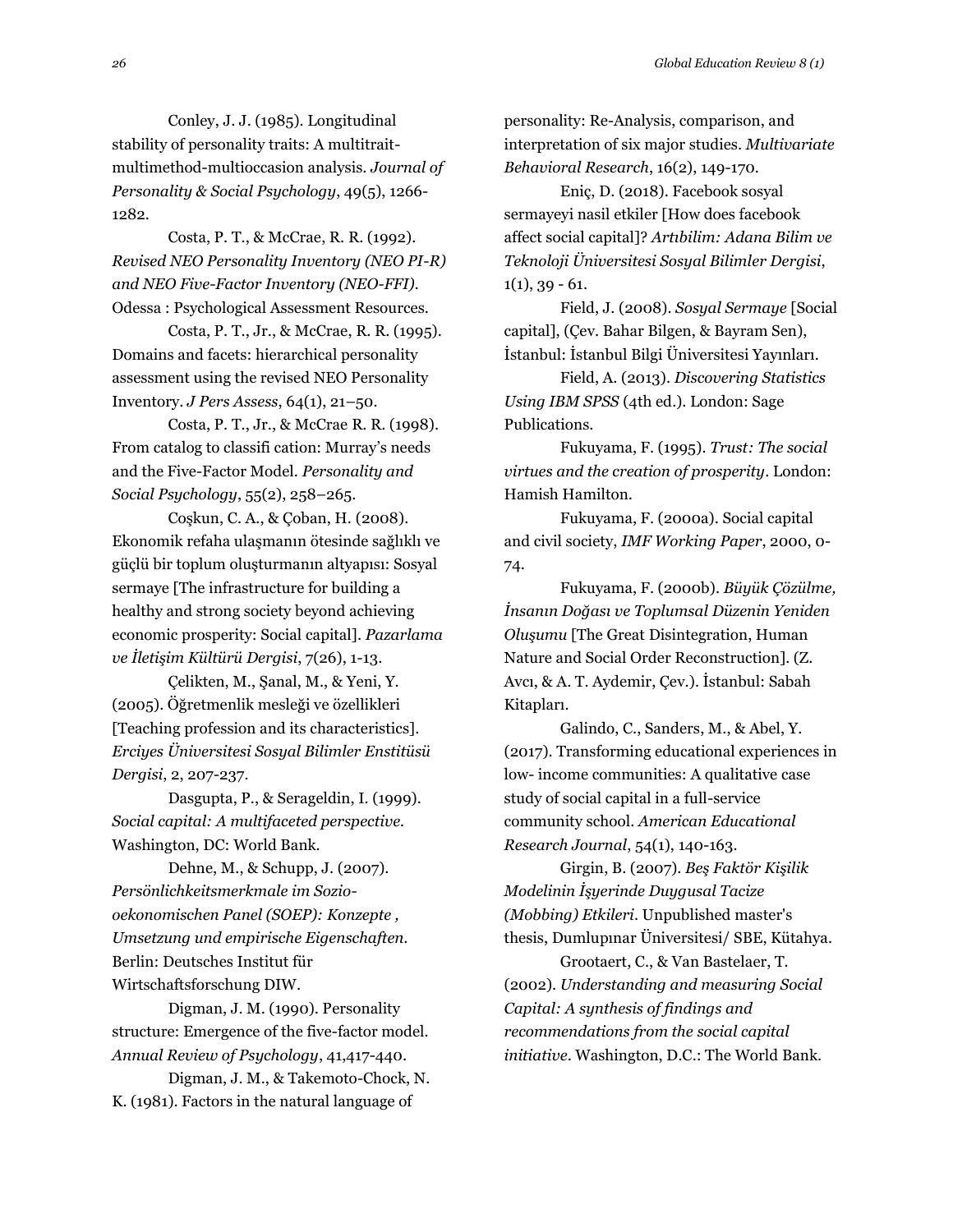Hair, J. F., Jr., Anderson, R. E., Tatham, R. L., & Black, W. C. (1995). *Multivariate Data Analysis* (3rd ed). New York: Macmillan.

Hake1, M. D. (1974). Normative personality factors recovered from ratings of personality descriptors: The beholder's eye. *Personnel Psychology*, 27, 409-421

Harriss, J., & De Renzio, P. (1997). Missing link or analytically missing? The concept of social capital. *Journal of International Development*, 9(7), 919-937.

Haug, S. (2013). *Soziales kapital und kettenmigration: Italienische migranten in Deutschland - Schriftenreihe des Bundesinstituts für Bevölkerungsforschung BIB*. VS Verlag für Sozialwissenschaften, Springer-Verlag.

Hoenig, K. (2019). *Soziales kapital und bildungserfolg - Differentielle renditen im bildungsverlauf*. VS Verlag für Sozialwissenschaften, Springer Fachmedien Wiesbaden GmbH.

Hogan, R. (1986). *Manual for the Hogan Personality inventory*. Minneapolis: National Computer Systems.

John, O. P. (1989). Towards a taxonomy of personality descriptors. In D. M. Buss, & N. Cantor (Eds.), *Personality Psychology* (pp. 261– 277). New York: Springer-Verlag.

John, O. P., Donahue, E. M., & Kentle, R. L. (1991). *The Big-Five Inventory-Version 4a and 54*. CA: Berkeley Institute of Personality and Social Research.

Joreskog, K. G., & Sorbom, D. (1984). *LISREL VI: Analysis of linear structural relationships by the method of maximum likelihood: User's guide*. Mooresville, IN: Scientific Software.

Kashdan, T. B., & Roberts, J. E. (2006). Affective outcomes in superficial and intimate interactions: Roles of social anxiety and curiosity. *Journal of Research in Personality*, 40[2], 140–167.

Kline, R. B. (2011). Convergence of structural equation modeling and multilevel modeling. In M. Williams, & W. P. Vogt (Eds.), *Handbook of methodological innovation* (pp. 562–589). Thousand Oaks, CA: Sage.

Krug, S. E., & Johns, E. F. (1986). A large scale cross-validation of second-order personality structure defined by the 16PF. *Psychological Reports*, 59(2, Pt 2), 683-693.

Lang, F. R., & Lüdtke, O. (2005). Der Big Five-Ansatz der Persönlichkeitsforschung: Instrumente und Vorgehen . In S. Schumann (Eds.), *Persönlichkeit. Eine vergessene Größe der empirischen Sozialforschung* (pp. 29-39). Wiesbaden: VS Verlag.

Lang, F. R., Lüdtke, O., & Asendorpf, J. (2001). Testgüte und psychometrische Äquivalenz der deutschen Version des Big Five Inventory (BFI) bei jungen, mittelalten und alten Erwachsenen. *Diagnostica*, 47(3), 111 – 121.

Lee, W. C., & Law, S. (2016). Hook the roles of formal and informal institutions on innovations activity (Peranan Institusi Rasmi dan Tidak Rasmi terhadap Inovasi). *Jurnal Ekonomi Malaysia*, 50(2), 167-180.

Lei, H., & Skinner, H. A. (1982). What difference does language make? Structural analysis of the personality research form. *Multivariate Behavioral Research*, 17(1), 33-46.

Lin, N. (2001). *Social Capital: A theory of social structure and action*. Cambridge: Cambridge University Press.

McCrae, R. R., & Costa P. T., Jr. (1985). Updating Norman's "adequate taxonomy": Intelligence and personality dimensions in natural language and in questionnaires. *Journal of Personality & Social Psychology*, 49(3),710- 721.

McDonald, R. P., & Marsh, H. W. (1990). Choosing a multivariate model: Noncentrality and goodness of fit. *Psychological bulletin*, 107(2), 247-255.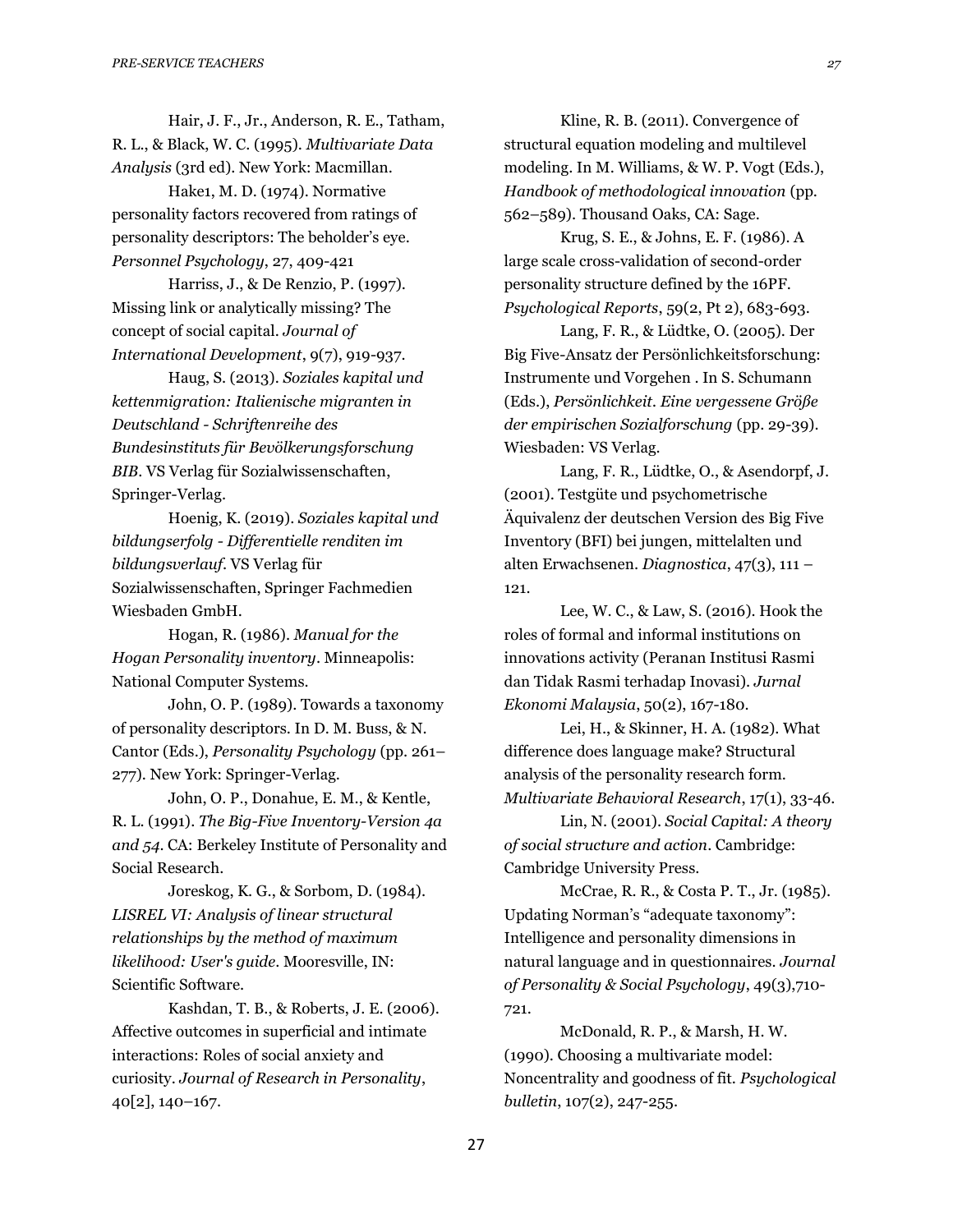Meier, A. (1999). *Social capital and school achievement among adolescents*. Madison: Center for Demography and Ecology, University of Wisconsin-Madison.

Nezlek, J. B., Schütz, A., Schröder-Abé, M., & Smith, C. V. (2011). A cross-cultural study of relationships between daily social interaction and the Five-Factor Model of personality. *Journal of Personality*, 79(4), 811–840.

Noller, P., Law H., & Comrey, A. L. (1987). Cattell, Comrey, and Eysenck personality factors compared: More evidence for the five robust factors? *Journal of Personality and Social Psychology*, 53(4), 775-782.

Onyx, J., & Bullen, P. (2000). Measuring social capital in five communities. *Journal of Applied Behavioral Science,* 36(1), 23-42.

Ostendorf, F. (1990). *Sprache und Persönlichkeitsstruktur. Zur Validität des Fünf-Faktoren-Modells der Persönlichkeit*. Regensburg: Roderer.

Parlak, Ö. (2018). *Beş faktör kişilik özelliklerinin iş yaşamında yalnızlık üzerine etkisinin incelenmesi* [Investigation of the effect of five factor personality traits on loneliness in business life]. Unpublished master's thesis, Bahçeşehir Üniversitesi Sosyal Bilimler Enstitüsü, İstanbul.

Peabody, D., & Goldberg, L. R. (1989). Some determinants of factor structures from personality-trait descriptors. *Journal of Personality & Social Psychology*, 57(3), 552- 567.

Plagens, G. (2011). Social capital and education: Implications for student and school performance. *Education and Culture*, 27(1), 40- 64.

Putnam, R. D. (1993). The prosperous community: Social capital and public life. *The American Prospect*, 13, 35-42.

Putnam, R. D. (2000). *Bowling alone: The collapse and revival of American Community*. New York: Simon & Schuster.

Somer, O., & Goldberg, L. R. (1999). The structure of Turkish trait-descriptive adjectives. *Journal of Personality and Social Psychology*, 76(3), 431–450.

Takakura, M., Hamabata, Y., Ueji, M., & Kurihara, A. (2014). Measurement of social capital at school and neighborhood among young people. *Japan Association School Health*,  $10(1)$ ,  $1-8$ .

Tanaka, J. S., & Huba, G. J. (1985). A fit index for covariance structure models under arbitrary GLS estimation. *British Journal of Mathematical and Statistical Psychology*, 38(2), 197-201.

The Council of the European Union (2014). *Official Journal of the European Union - Notices and Announcements*. Retrieved from [https://eur-](https://eur-lex.europa.eu/legalcontent/DE/TXT/PDF/?uri=OJ:C:2014:183:FULL&from=LV)

[lex.europa.eu/legalcontent/DE/TXT/PDF/?uri=](https://eur-lex.europa.eu/legalcontent/DE/TXT/PDF/?uri=OJ:C:2014:183:FULL&from=LV) [OJ:C:2014:183:FULL&from=LV](https://eur-lex.europa.eu/legalcontent/DE/TXT/PDF/?uri=OJ:C:2014:183:FULL&from=LV)

The Council of Europe (2016). *Zugang von jugendlichen aus benachteiligten stadtteilen zu sozialen rechten*. Retrieved from <https://rm.coe.int/1680666720>

Tkach, C., & Lyubomirsky, S. (2006). How do people pursue happiness? Relating personality, happiness-increasing strategies, and well-being. *Journal of Happiness Studies*, 7(2), 183-225.

Toprak, E., & Bozgeyikli, H. (2011). Öğretmen adaylarinin sosyal sermaye düzeylerinin karşilaştirmali incelenmesi [Comparative analysis of pre-service teachers' social capital levels]. *Erciyes Üniversitesi Sosyal Bilimler Enstitüsü Dergisi*, 1(31), 125-147.

Uslaner, Eric M. (1995). *Faith, hope and charity: Social capital, trust and collective action*. College Park, MD: University of Maryland, Unpublished Manuscript.

Uslaner, (1996). *Trust but verify. Social capital and moral behavior*. SAGE Social Science Collections.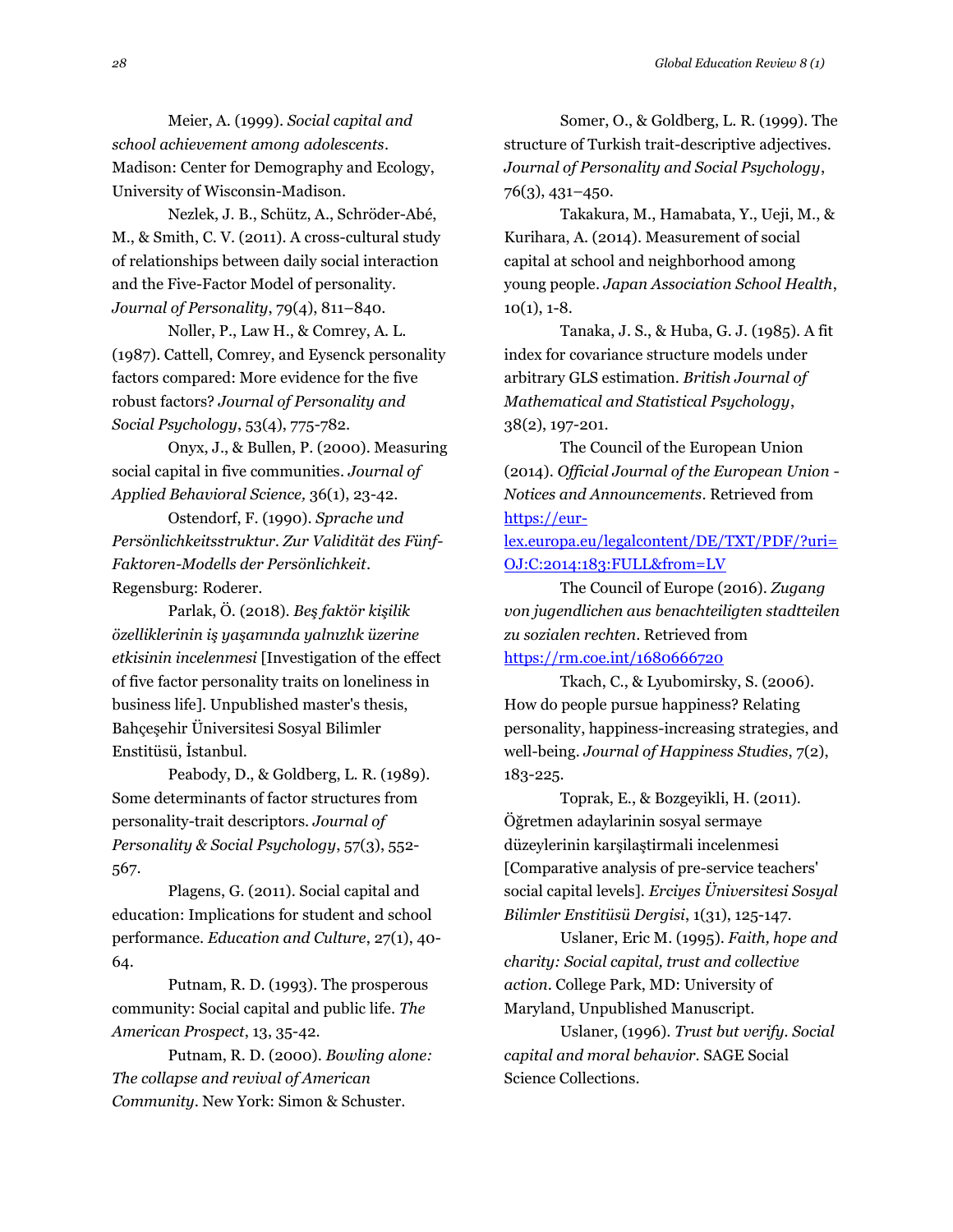White, J. K., Hendrick, S. S., & Hendrick, C. (2004). Big five personality variables and relationship constructs. *Personality and Individual Differences*, 37(7), 1519–1530.

Woolcock, M. (2001). The place of social capital in understanding social and economic outcomes. *Canadian Journal of Policy Research*, 2(1), 11-17.

Woolcock, M., & Narayan, D. (2000). Social capital: Implications for development theory, research, and policy. *World Bank Research Observer*, 15(2), 225‐250.

York, K. L., & Oliver, J. P. (1992). The four faces of eve: A typological analysis of women's personality at midlife. Journal of Personality and Social Psychology, 63(3), 494- 508.

Zhou, M., & Bankston, C. L. (1994). Social capital and the adaptation of the 2nd generation - The case of Vietnamese Youth in New-Orleans. *International Migration Review*, 28(4), 821-845.

## **About the Author**

**Mevlüt Aydoğmuş** is a member of is the Education Faculty of Ahmet Kelesoglu, Department of Curriculum and Instruction, at Necmettin Erbakan University in Konya, Turkey, as well as editor-in-chief of the *International Journal of Modern Education Studies* and the *Journal of Educational Studies and Multidisciplinary Approaches*.

**Özdal Koyuncuoğlu** is a member of the Faculty of Applied Sciences at Necmettin Erbakan University in Konya, Turkey.

**Appendix: Tables and Figures**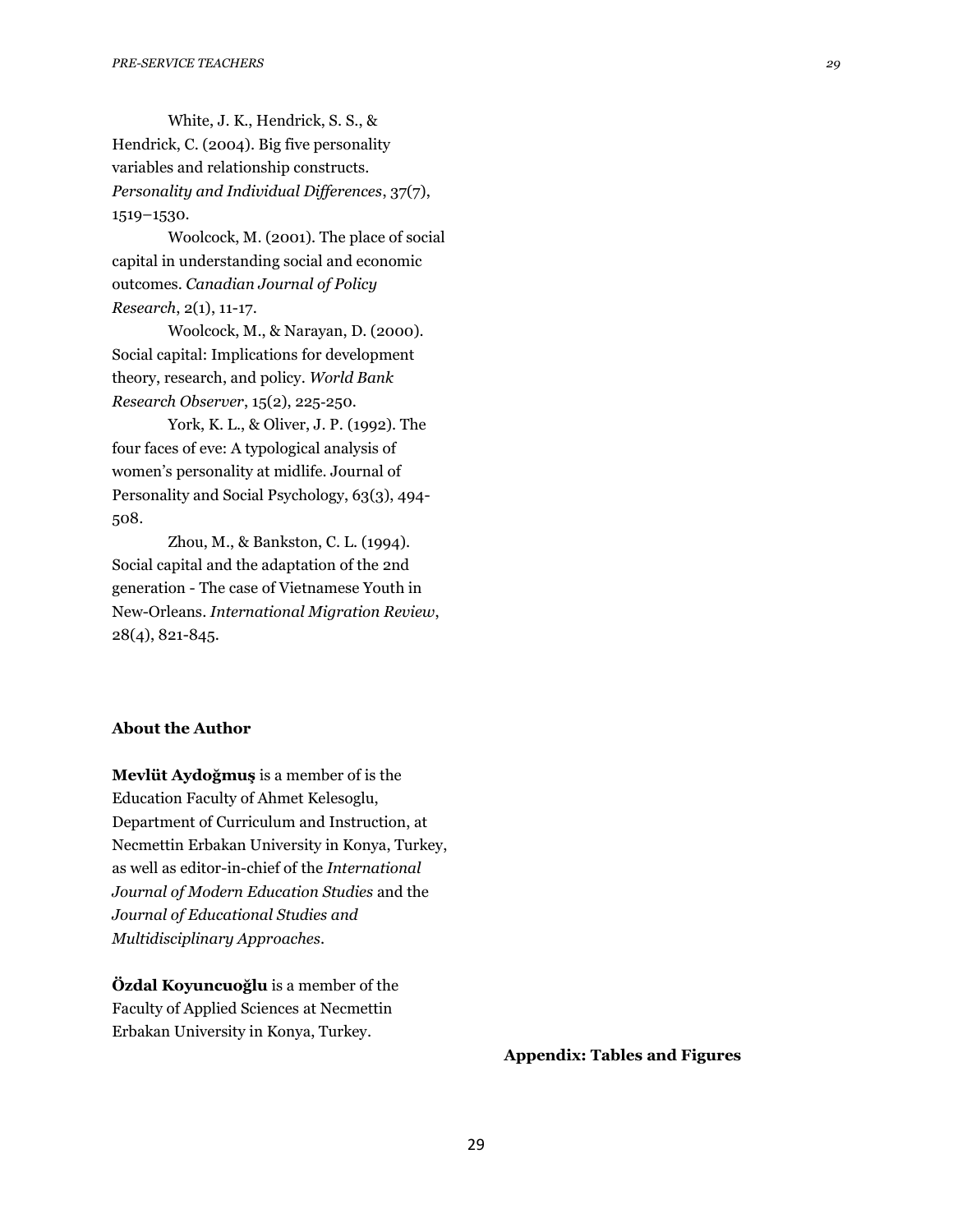**Capital Scores**

|                                  | Variables                                           | 1.                  | 2.          | 3.                               | $\overline{4}$ . | 5.                     | 6.                               | 7.           | 8.                    | 9.              | 10.                    | 11.          | 12.          | 13.                   | 14.          |
|----------------------------------|-----------------------------------------------------|---------------------|-------------|----------------------------------|------------------|------------------------|----------------------------------|--------------|-----------------------|-----------------|------------------------|--------------|--------------|-----------------------|--------------|
| 1.                               | Extraversion                                        | $\mathbf{1}$        |             |                                  |                  |                        |                                  |              |                       |                 |                        |              |              |                       |              |
| 2.                               | Neuroticism                                         | $,308*$             | 1           |                                  |                  |                        |                                  |              |                       |                 |                        |              |              |                       |              |
| 3.                               | Agreeableness                                       | $,421$ <sup>*</sup> | $-.230**$   | 1                                |                  |                        |                                  |              |                       |                 |                        |              |              |                       |              |
| 4.                               | Conscientiousness                                   | ,334*               | $-.250**$   | ,428                             | 1                |                        |                                  |              |                       |                 |                        |              |              |                       |              |
| 5.                               | Openness                                            | $,367$ *            | $-0.072$    | ,362                             | $,307**$         | $\mathbf{1}$           |                                  |              |                       |                 |                        |              |              |                       |              |
| 6.                               | Participation in the<br><b>Local Committee</b>      | $,268*$             | 0,012       | ,124                             | 0,062            | ,249                   | $\mathbf{1}$                     |              |                       |                 |                        |              |              |                       |              |
| 7.                               | NGO Membership                                      | $,120^*$            | $-0,072$    | 0,04<br>$\overline{\mathcal{L}}$ | 0,024            | ,116                   | ,476                             | $\mathbf{1}$ |                       |                 |                        |              |              |                       |              |
| 8.                               | Initiative<br>Taking<br>on Social Issues            | $,177*$             | $-.117*$    | ,273                             | $,229**$         | ,162<br>$***$          | ,168<br>**                       | $,166***$    | $\mathbf{1}$          |                 |                        |              |              |                       |              |
| 9.                               | of Social<br>Sense<br>Trust                         | $,294*$             | $-169^{**}$ | ,171                             | $-0,039$         | 0,08<br>$\overline{4}$ | ,220                             | $,187**$     | ,146<br>$\frac{1}{3}$ | 1               |                        |              |              |                       |              |
| 1<br>$\theta$ .                  | of Local<br>Sense<br>Security                       | $,139*$             | $-.111*$    | ,146<br>.<br>**                  | ,095*            | 0,04<br>$\overline{c}$ | ,144<br>.<br>**                  | $-0,003$     | ,141<br>$**$          | ,232<br>.<br>** | $\mathbf{1}$           |              |              |                       |              |
| 1<br>1.                          | Neighborhood<br>Relationships                       | $,329*$             | $-.112*$    | ,295                             | $,250**$         | ,196                   | ,327<br>.<br>**                  | $,216**$     | ,304                  | ,306<br>**      | ,280                   | $\mathbf{1}$ |              |                       |              |
| 1<br>2.                          | Social<br>Representation                            | $,203^*$            | $-0,023$    | ,160                             | $,119**$         | ,236                   | ,209                             | $,129**$     | ,247                  | ,146<br>.<br>** | 0,05<br>$\overline{7}$ | ,273         | $\mathbf{1}$ |                       |              |
| 1<br>3.                          | Tolerance<br>for<br>Differences                     | $,120*$             | 0,001       | ,187                             | $,093*$          | ,181<br>**             | 0,08<br>$\overline{\phantom{0}}$ | $,119*$      | ,282                  | ,175            | ,118                   | ,258         | ,323         | $\mathbf{1}$          |              |
| $\mathbf{1}$<br>$\overline{4}$ . | Sense of Belonging                                  | $,377*$             | $-.278**$   | ,293                             | $,173**$         | ,196                   | ,237                             | $,134***$    | ,234                  | ,311            | ,202                   | ,337         | ,205         | ,181<br>$\frac{1}{8}$ | $\mathbf{1}$ |
|                                  | Mean                                                | 3,33                | 3,10        | 3,87                             | 3,64             | 3,48                   | 2,03                             | 1,91         | 3,06                  | 2,27            | 2,72                   | 2,75         | 2,92         | 3,16                  | 2,77         |
|                                  | Standard deviation<br>$0.05 \times 0.01 \times 170$ | 0,67                | 0.68        | 0,49                             | 0,52             | 0,45                   | 0,77                             | 0.87         | 0,55                  | 0,62            | 0,78                   | 0,70         | 0.73         | 0.71                  | 0,61         |

# **Table 1. Pearson Correlation Coefficients for Relationships between Personality Traits and Social**

\**p*<0,05; \*\**p*<0,01; N=470

# **Figure 1. Structural Equation Model Tested to Determine the Effect of Personality Traits on**

## **Social Capital, x2=169.20; SD=64; p<0.001**

Global Education Review is a publication of The School of Education at Mercy College, New York. This is an Open Access article distributed under the terms of the Creative<br>Commons Attribution 4.0 International License, perm